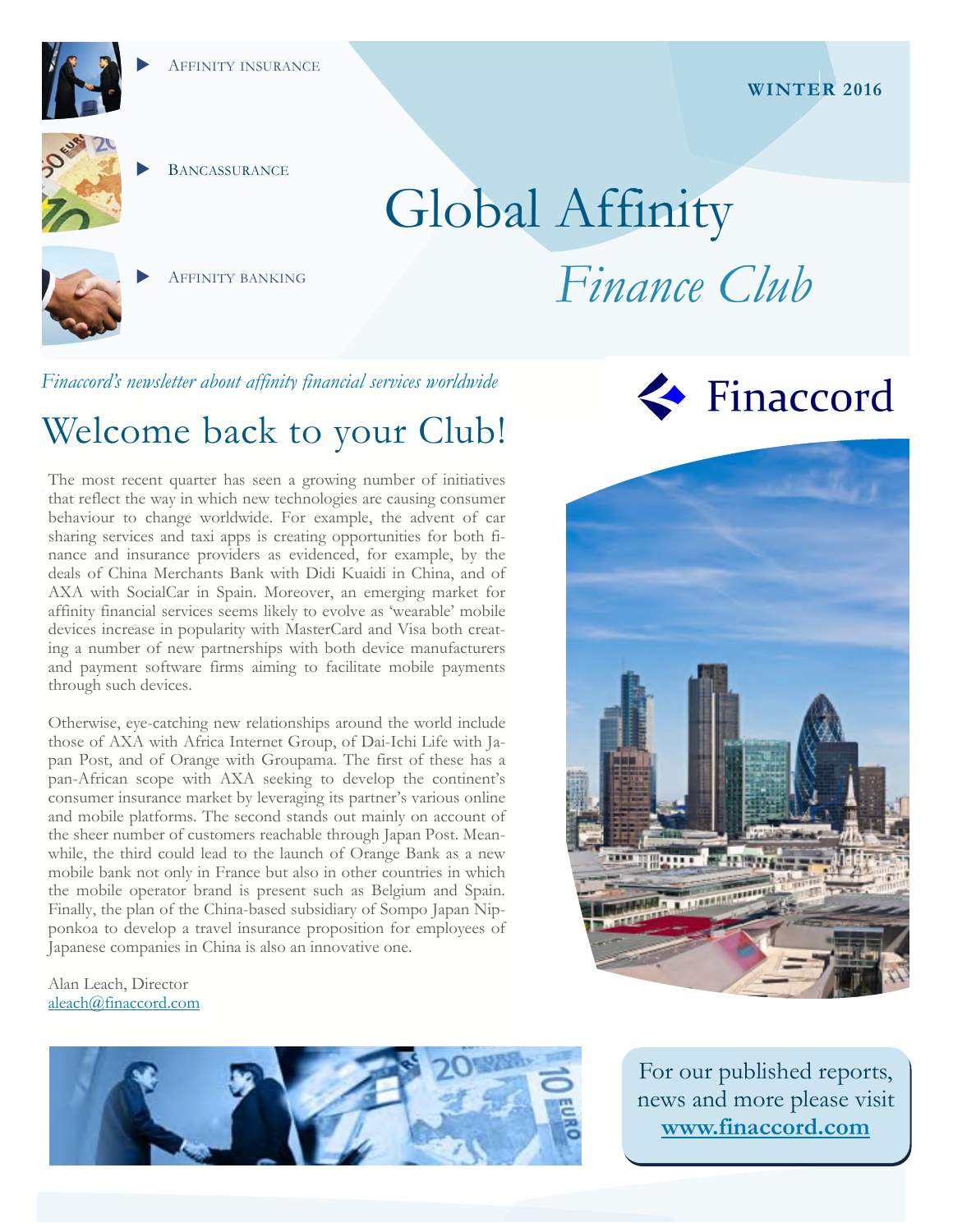#### **Table of contents**

#### **Affinity Insurance**

#### ASSISTANCE 5

AA wins road assistance mandate with Lex Autolease 5

Agero embeds road assistance feature in telematics service 5

HomeServe extends water service line repair plan partnership with Aqua America… 5

…and establishes new relationships with other distributors in the US 5

Hiscox selects ARAG for highvalue home emergency product 5

COMMERCIAL INSURANCE 5

Ageas agrees to provide commercial underwriting capacity for both Arista and Towergate… 5

…and for Pii underwriting agency for landlord insurance scheme 6

XL Catlin links with Ventus Risk Management for SME catastrophe cover in the US 6

LIFE, ACCIDENT AND HEALTH INSURANCE 6

Gothaer secures partnership with Knappschaft for supplementary health insurance 6

Helvetia renews health insurance distribution agreement with Sanitas 6

Dai-ichi Life wins distribution mandate and co-operation agreement with Japan Post 6

Aviva underwrites free life insurance for expectant parents shopping at Tesco 6

#### MOTOR INSURANCE 7

AXA secures motor insurance deal with Spanish car sharing operator 7

Indian taxi app establishes insurance relationship with Bajaj Allianz 7

Assurant offers supplementary insurance cover to Carma drivers in San Francisco 7

#### NICHE INSURANCE 7

Solid pioneers road trip insurance product in partnership with Danish holiday company 7

Brightside considers full entry into UK pet insurance market through tie with Markerstudy 7

PRODUCT WARRANTIES / INSURANCE 8

Sompo Japan Nipponkoa acquires extended warranty specialist in home market 8

Assurant launches new mobile device proposition with Open Mobile in Puerto Rico 8

Solid Försäkringar develops innovative accident policy with retailer of garden products 8

Real Garant ties with Isuzu for warranty scheme across four European countries 8

TRAVEL INSURANCE 8

Sompo Japan Nipponkoa develops travel proposition for employees of Japanese firms in China… 8

…and gains distribution deal with Chinese online travel firm 9

MAPFRE Asistencia earns travel insurance sales tie in Brazil with Mobility 9

Allianz Global Assistance renews partnership with erfa Touristik 9

ERV extends relationships with Reisecenter alltours and TSS Touristik Service 9

Solid Försäkringar renews travel insurance link with eTRAVELi 9

#### GENERAL 9

AXA wins strategic insurance distribution mandate with Africa Internet Group 9

Covéa co-operates with Unéo and the MGP to create new affinity insurer 10

Hollard targets New Zealand through link with Ando Insur-

www.finaccord.com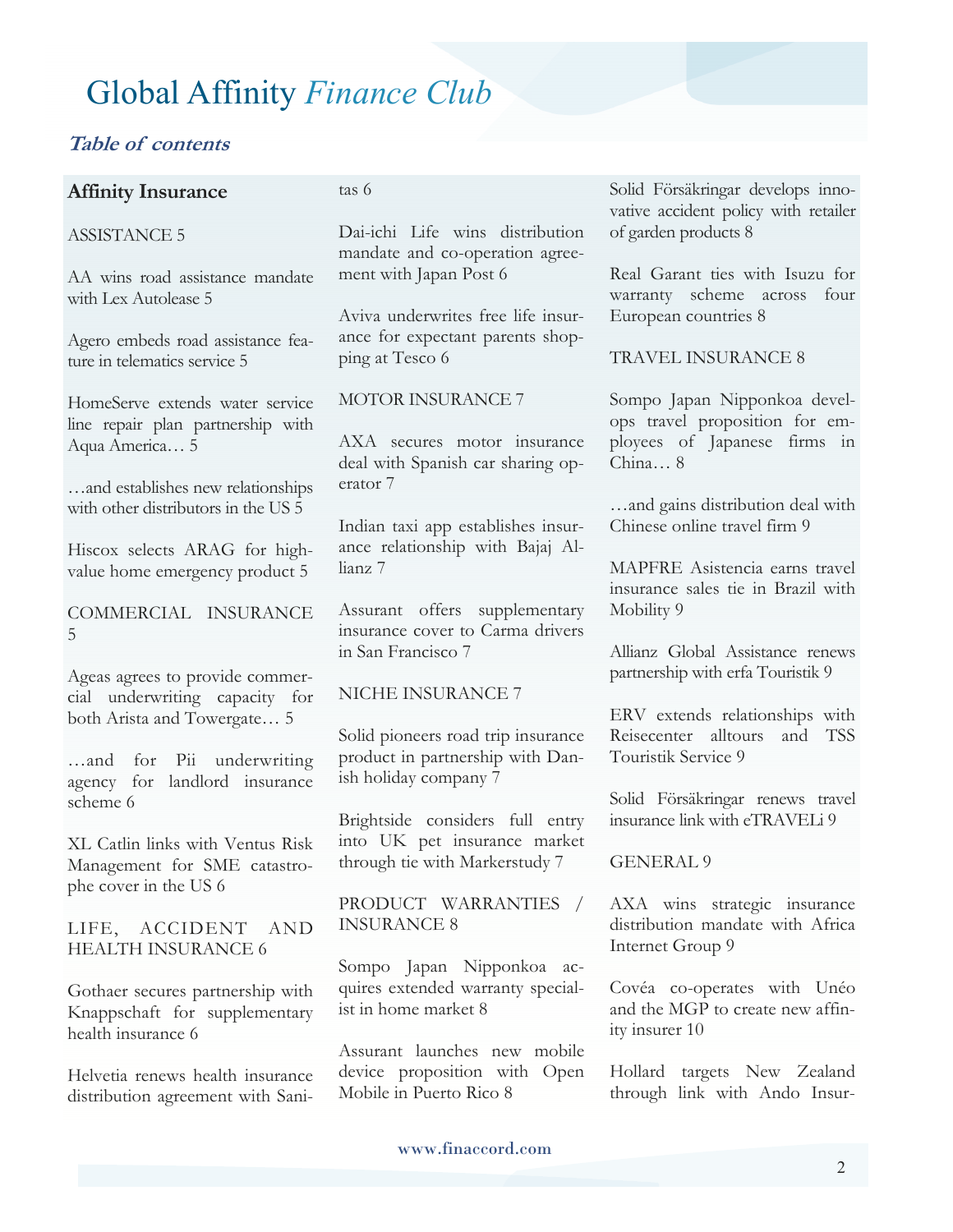ance underwriting agency 10

Great Lakes Reinsurance replaces Ageas as major capacity provider to UK General 10

LV= launches legal services in partnership with Lyons Davidson 10

Reale Mutua joins Eurapco alliance of mutual insurance companies 10

#### **Bancassurance 11**

LIFE INSURANCE AND RE-TIREMENT SAVINGS 11

Vitality Group to work with Manulife for new life insurance products in Canada 11

Manulife launches new shariacompliant life insurance policy with Indonesian bancassurance partner… 11

… and begins sales of innovative individual annuity through Bank of Tokyo-Mitsubishi UFJ in Japan 11

Jubilee Insurance ties with Diamond Trust Bank for Kenyan bancassurance venture 11

Zurich buys Macquarie Life as part of Asia-Pacific expansion strategy 11

Allianz enters into 15-year distribution partnership with PNB 11

EastWest Ageas Life granted license by Filipino insurance commission 12

BNP Paribas Cardif reconfigures bancassurance partnership with SBI in India… 12

…while Gurans Life and Adamjee Life Assurance win new deals in Nepal and Pakistan, respectively 12

#### MOTOR INSURANCE 12

Junction extends motor insurance deal with Lloyds Banking Group to Bank of Scotland brand 12

#### GENERAL 12

DBS enters into 15-year bancassurance partnership with Manulife in the Asia-Pacific region 12

RBC divests general insurance subsidiary in Canada to Aviva 12

#### **Affinity Banking 13**

#### AUTOMOTIVE FINANCE 13

Didi Kuaidi chooses China Merchants Bank to provide car finance for drivers 13

#### CO-BRANDED CARDS 13

JetBlue links with Barclaycard and MasterCard for new co-branded credit cards 13

#### CONSUMER FINANCE 13

Crédit Agricole Consumer Finance offers credit services support to temporary workers… 13

…and renews consumer finance arrangement with Banco Popolare 13

Synchrony Financial extends consumer finance agreement with Polaris 13

INTERNATIONAL PAY-MENTS / REMITTANCES 14

Western Union secures money transfer deal with Viber messaging app… 14

…renews relationship with Texas -based bank… 14

…and facilitates online money transfers in Ukraine 14

MOBILE / ONLINE PAY-MENTS 14

MasterCard establishes new partnerships to facilitate mobile payments through wearable devices… 14

…and works with Samsung for online payments via 'Family Hub' refrigerators 14

Visa promotes secure payments technology through innovative partnerships 15

MasterCard expands acceptance of 'MasterPass' through trio of new partnerships 15

#### www.finaccord.com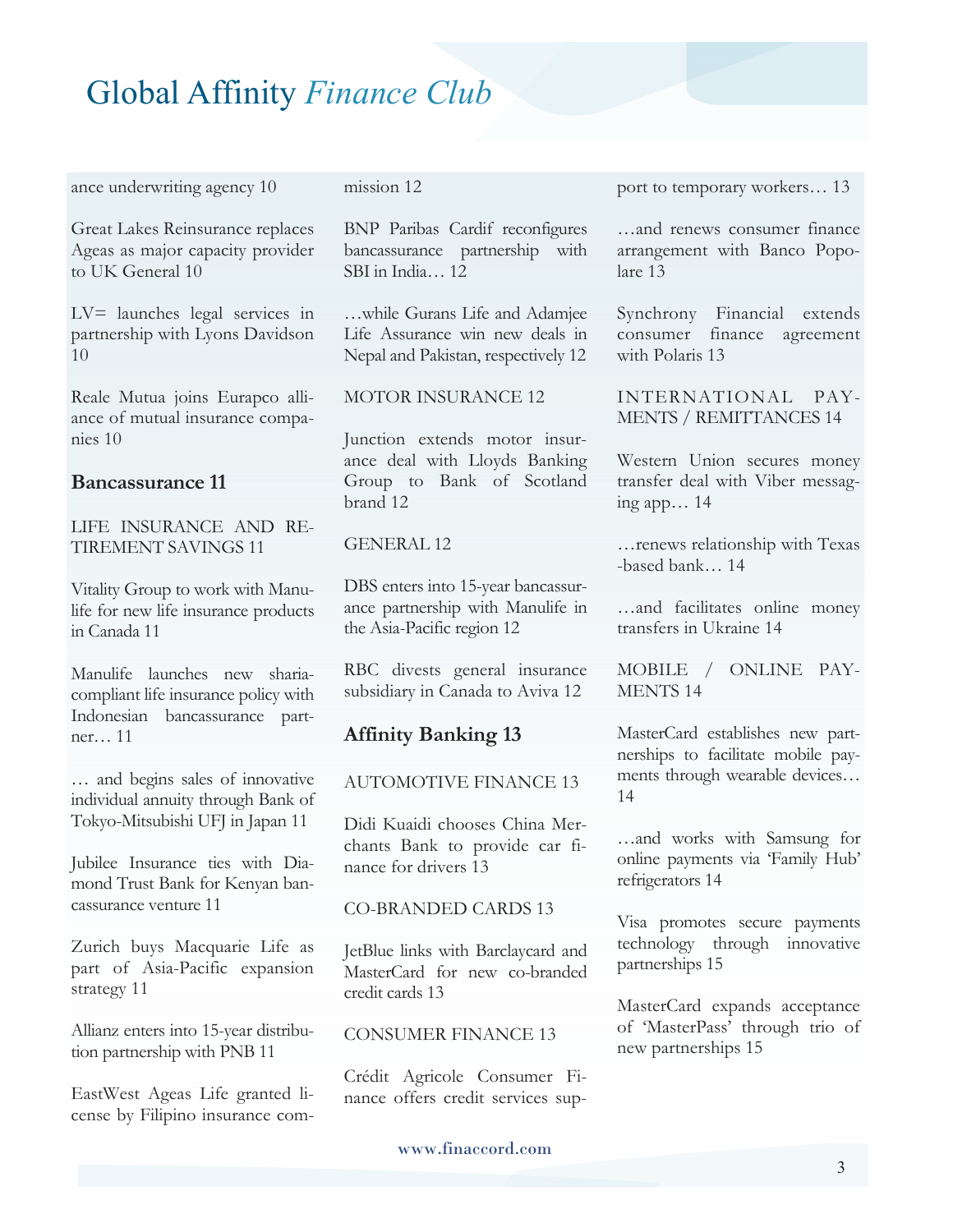#### **Table of contents**

Visa works with Honda and Park-Whiz for digital payment service 15

Orange extends mobile money partnership with Ecobank to three new African countries 15

BNP Paribas teams up with Ingenico to help French online merchants to sell more abroad 16

PAYMENT CARD ISSUANCE AND ACCEPTANCE 16

JCB expands internationally through deals in Azerbaijan, China, Italy and Thailand 16

Goodgame Studios selects Wirecard for online gaming payment service… 16

…and teams up with Londonbased start-up for contactless debit card 17

#### RETAILER CARDS 17

Synchrony Financial renews card partnerships with trio of US retailers 17

Alliance Data purchases privatelabel card portfolio from Boscov's 17

Costco switches payment card scheme from American Express to Citibank 17

Wirecard wins gift card mandate with Lidl in Croatia 18

#### GENERAL 18

Samsung Card, Standard Chartered and Shinsegae agree to collaborate in South Korea 18

Orange draws up plans for launch of mobile bank in France with Groupama 18

ANZ targets start-up businesses in Australia through link with Honcho 18

#### **Upcoming Finaccord reports**

The following titles will be published by Finaccord in the coming months. For more information on our unique areas of expertise, plus listings of published reports and databases, please visit our website at www.finaccord.com or email us at info@finaccord.com.

Consumer Automotive Financial Services in the Czech Republic Consumer Automotive Financial Services in Denmark Consumer Automotive Financial Services in Germany Consumer Automotive Financial Services in Norway Consumer Automotive Financial Services in Romania Consumer Automotive Financial Services in Russia Consumer Automotive Financial Services in Spain Consumer Automotive Financial Services in Sweden Global Airlines: Strategies in Travel Insurance and Co-Branded Cards

Global Consumer Lending: Size, Segmentation and Forecast for the Worldwide Market Global Medical Malpractice Insurance: A Worldwide Review Global Mobile Phone Insurance and Extended Warranties: A Worldwide Review Mobile Phone Insurance and Extended Warranties in the Asia-Pacific Region Mobile Phone Insurance and Extended Warranties in Europe Professional Indemnity Insurance in Europe Professional Indemnity Insurance in India Professional Indemnity Insurance in Mexico Professional Indemnity Insurance in Poland Professional Indemnity Insurance in South Africa Professional Indemnity Insurance in Switzerland Professional Indemnity Insurance in the USA Travel Insurance and Assistance in Hong Kong Travel Insurance and Assistance in Indonesia Travel Insurance and Assistance in Japan Travel Insurance and Assistance in Malaysia Travel Insurance and Assistance in Singapore Travel Insurance and Assistance in South Korea Travel Insurance and Assistance in Taiwan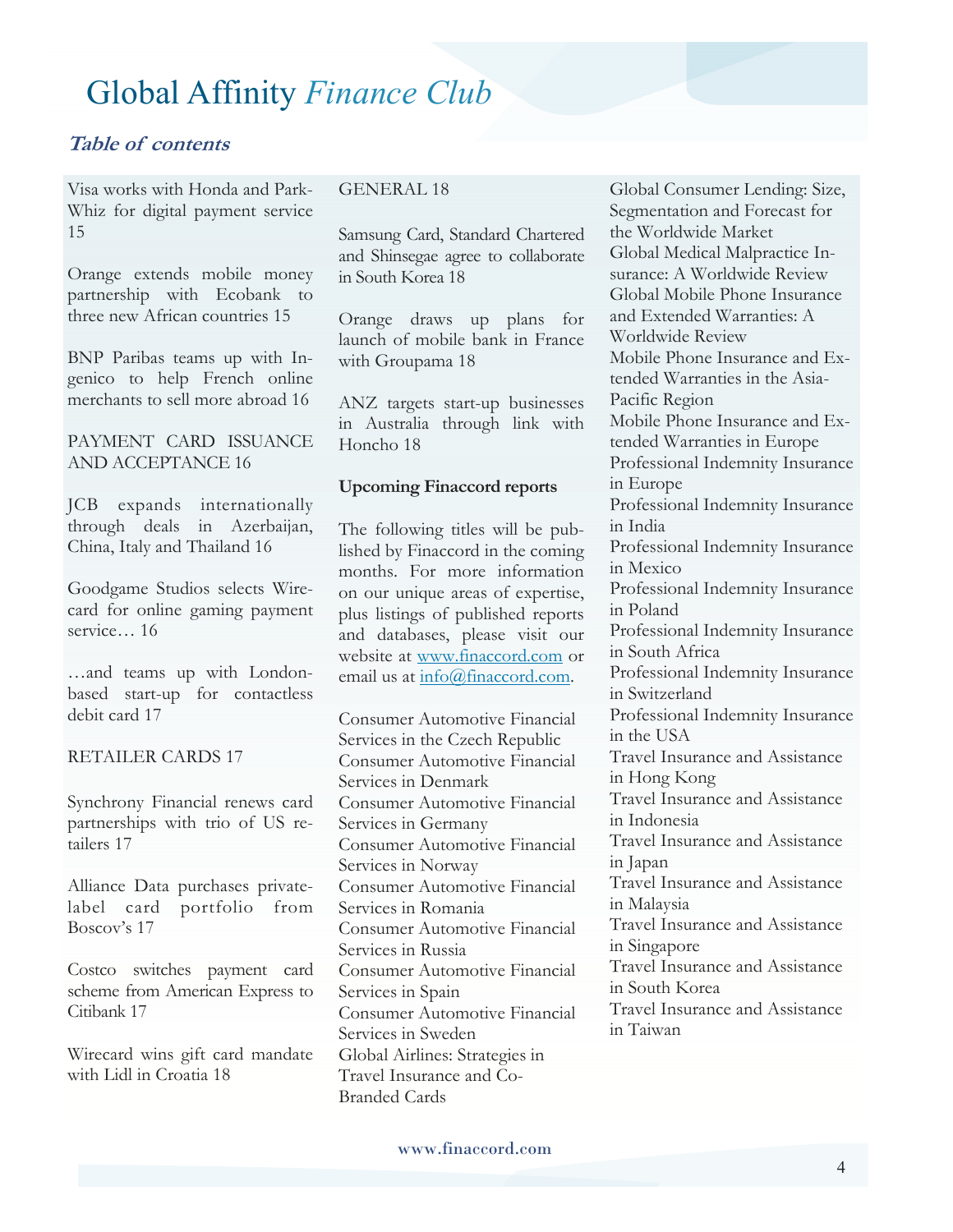

#### **Affinity Insurance News**

#### **ASSISTANCE**

#### **AA wins road assistance mandate with Lex Autolease**

In the UK, the AA has signed an agreement with fleet management and funding specialist Lex Autolease for the provision of roadside assistance services for its partner's parc of around 307,000 vehicles. This arrangement has added substantially to the AA's B2B portfolio which it estimates to serve around 10 million customers in total. Lex Autolease is a subsidiary of Lloyds Banking Group, which itself has an arrangement with the AA to provide road assistance to the added value account customers at its Bank of Scotland, Halifax and Lloyds networks.

#### **Agero embeds road assistance feature in telematics service**

Through a new agreement with telematics provider Cambridge Mobile Telematics, US-based road assistance company Agero has announced that will incorporate a new automatic sensor and communication system into its partner's hardware devices that can be installed in vehicles. This service will automatically detect accidents and connect directly to Agero's emergency service providers, the drivers' personal contacts, and insurers in the event of an accident.

#### **HomeServe extends water service line repair plan partnership with Aqua America…**

In the US, home emergency specialist HomeServe has announced that its partnership with utilities provider Aqua America will extend to the state of North Carolina. Having commenced in 2004 with initial coverage of Pennsylvania before being developed to cover almost 100,000 customers across seven states, the partnership extension will see water service line repair plans offered to around 70,000 households across 51 counties in North Carolina.

#### **…and establishes new relationships with other distributors in the US**

Meanwhile, by means of a brand new partnership, HomeServe will also work with EPB in a pilot scheme covering the electricity firm's customers in Chattanooga, Tennessee. Specifically, HomeServe will offer exterior electric line, interior electric line and water heater service plans to EPB's customers in the area with the potential to expand to scheme to cover other territories served by EPB in the coming months.

HomeServe has also announced new relationships with three partner organisations – namely,



the Altoona Water Authority in Pennsylvania, the City of Sergeant Bluff and Poll City, Iowa – to offer exterior water service line repair plans plus supplementary plans covering sewer lines and in-home plumbing.

#### **Hiscox selects ARAG for high-value home emergency product**

In the UK, Hiscox has selected ARAG to supply home emergency cover to a significant segment of its household insurance customers. This decision follows a market review conducted by Hiscox, and will result in ARAG delivering a bespoke product to more than 30,000 customers with policies designed for medium and high net worth clients that are underwritten by Hiscox. The cover provided is broader than that available through standard home emergency policies, with fewer exclusions.

#### ————————————-- COMMERCIAL INSURANCE

#### **Ageas agrees to provide commercial underwriting capacity for both Arista and Towergate…**

In the UK, Ageas, Arista and Towergate have signed a new strategic partnership that will see Ageas providing GBP 60 million of capacity annually for five years across Arista's commercial liability, motor and property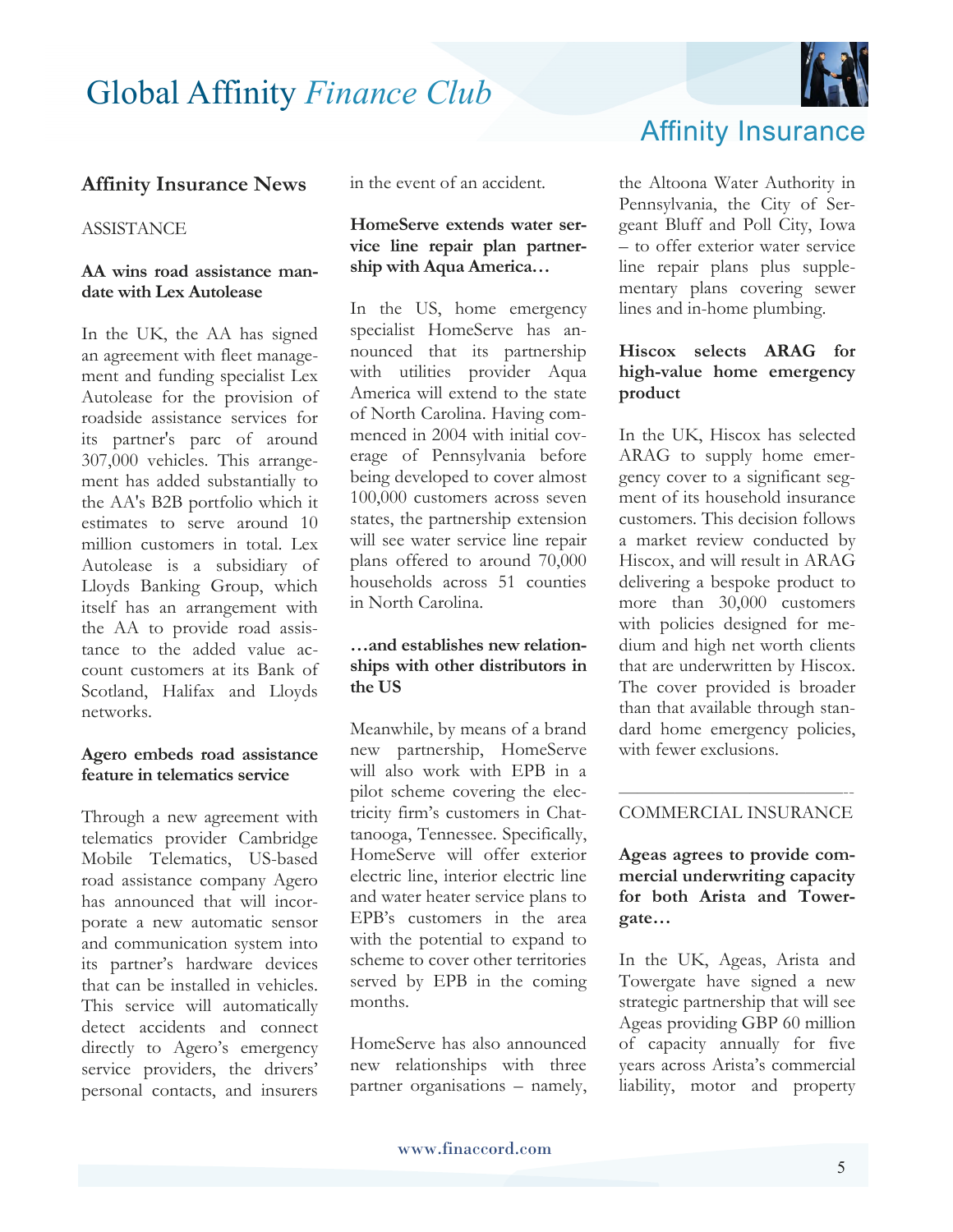

products. The deal also means that Ageas will provide capacity for Towergate's holiday homes portfolio. In fact, Ageas and Towergate have a long-standing track record of working in tandem with the new arrangements complementing the relationships that Ageas has with a number of Towergate's subsidiaries including Broker Network and Footman James.

#### **…and for Pii underwriting agency for landlord insurance scheme**

Also in the UK, Ageas has additionally launched a scheme in conjunction with Property Insurance Initiatives (Pii) Underwriting Agency, which is available to buy-to-let property owners, principal tenants and mortgage borrowers who require insurance for residential and commercial tenanted premises. Pii will take on underwriting authority for the scheme which provides buildings and contents insurance while the property is being let to tenants, with bespoke cover from Ageas.

#### **XL Catlin links with Ventus Risk Management for SME catastrophe cover in the US**

Meanwhile, XL Catlin has announced a partnership that will allow Ventus Risk Management, a newly-formed general underwriting agency, to develop commercial property insurance for SMEs in the US. In particular, the agreement has been established with the aim of introducing a unique property insurance solution to protect SMEs from catastrophes and will be supported both by collateralised catastrophe reinsurance funds and traditional reinsurance.

#### LIFE, ACCIDENT AND HEALTH INSURANCE

**\_\_\_\_\_\_\_\_\_\_\_\_\_\_\_\_\_\_\_\_\_\_\_\_\_\_**

#### **Gothaer secures partnership with Knappschaft for supplementary health insurance**

In Germany, Gothaer has created an agreement with Knappschaft to promote a range of supplementary health insurance products. Knappschaft ranks among the 20 largest underwriters of statutory health insurance in Germany, thus presenting potential new customer acquisition opportunities for Gothaer. The products on offer include supplementary dental insurance plus supplementary health insurance for hospital stays.

#### **Helvetia renews health insurance distribution agreement with Sanitas**

In Switzerland, and in the wake of its takeover of Nationale Suisse, Helvetia has renewed an existing partnership with health insurer Sanitas. The new agreement, which came into force in early 2016, involves Helvetia's

### Affinity Insurance

field staff selling the basic and supplementary health insurance policies of Sanitas to its own private customers. Moreover, further options for collaboration are being reviewed between the two companies.

#### **Dai-ichi Life wins distribution mandate and cooperation agreement with Japan Post**

In Japan, Dai-ichi Life and Japan Post Insurance have announced that they will begin cooperating across a wide range of activities, including asset management and product development. Japan Post Insurance anticipates working with Dai-Ichi Life to diversify the allocation of its investments away from domestic government bonds, on which it has traditionally focused, while Dai-ichi Life hopes to generate sales of newlydeveloped medical and longterm care products through the vast distribution network of Japan Post.

#### **Aviva underwrites free life insurance for expectant parents shopping at Tesco**

In the UK, the banking subsidiary of supermarket chain Tesco has begun offering one year of free life insurance for expectant parents who are members of its 'Tesco Loves Baby Club'. An application for the policy, which is underwritten by Aviva, can be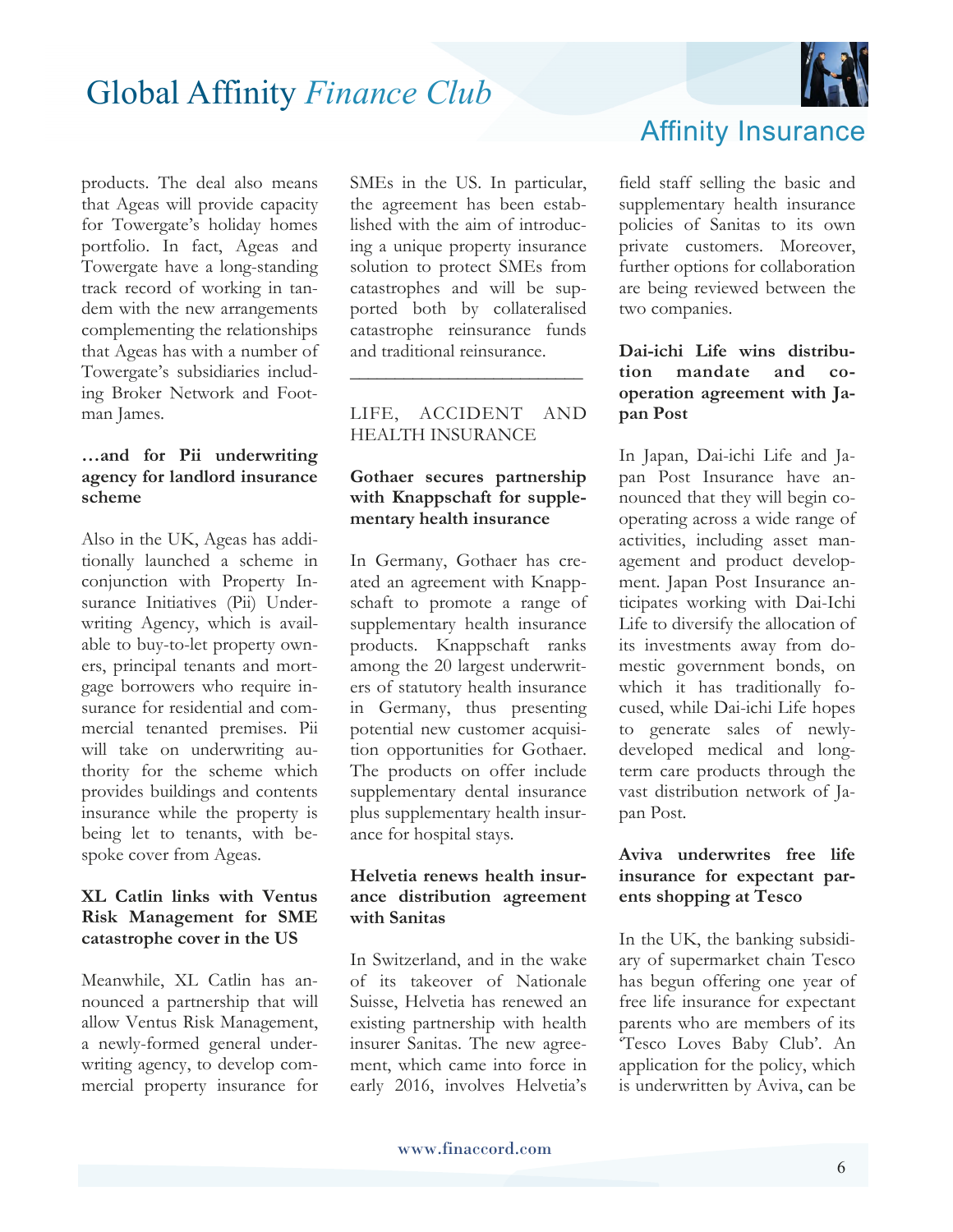made as soon as parents find out about the pregnancy. This free life cover is believed to be the first of its kind in the UK and runs for a year from the date that parents first apply.

**\_\_\_\_\_\_\_\_\_\_\_\_\_\_\_\_\_\_\_\_\_\_\_\_\_\_** 

#### MOTOR INSURANCE

#### **AXA secures motor insurance deal with Spanish car sharing operator**

In Spain, AXA has entered into an agreement with car sharing operator SocialCar for the provision of free comprehensive motor insurance to its partner's customers, replicating the level of cover typically available through traditional car hire services. This extends to the fact that the insurance is available to a wider swathe of customers including foreign nationals and young drivers, given the absence of a lower age limit. In addition, the insurance is also valid across all vehicles, irrespective of their type and age, and for any duration. Founded in 2011, Social-Car has built up a base of around 75,000 customers in Spain making use of its car sharing service in around 600 urban centres.

#### **Indian taxi app establishes insurance relationship with Bajaj Allianz**

In a comparable development in India, Ola, a leading taxi app, has forged a partnership with Bajaj Allianz General Insurance to provide motor insurance to its driver partners. Through this link, Ola's driver partners will gain easy access to motor insurance with a variety of valueadded services and add-ons such as 24-hour roadside assistance, which will include towing facilities and medical assistance. It is expected that this partnership will lead to lower insurance premiums for Ola's driver partners as well as providing more convenient claims settlement services through the insurer's network of over 4,000 preferred workshops. Moreover, the two companies are also working together to create a digital infrastructure for online transactions, including policy purchase and claims.

#### **Assurant offers supplementary insurance cover to Carma drivers in San Francisco**

In a similar vein, Assurant has linked up with car mobility startup Carma in the US to provide supplementary insurance for the drivers operating its partner's car pooling and car sharing services in the San Francisco Bay area. This includes liability, medical and vehicle damage cover. Carma was set up originally with the aim of reducing rush hour traffic and its mobile apps are designed to help users find short-term car reservations in the vicinity, to look for other



commuters to share ride costs with and to reimburse their drivers through the same apps. However, the initiative does not affect the standard car insurance held by Carma drivers.

\_\_\_\_\_\_\_\_\_\_\_\_\_\_\_\_\_\_\_\_\_\_\_\_\_\_

#### NICHE INSURANCE

#### **Solid pioneers road trip insurance product in partnership with Danish holiday company**

In Denmark, Solid Försäkringar has come to an agreement with holiday company Friferie to provide supplementary 'road trip insurance' ('Bilsemesterförsäkring') for the latter's self-drive and house rental holidays. This is a special insurance product that integrates elements of both motor and travel insurance as it incorporates both road assistance and cover for trip cancellation among other elements.

#### **Brightside considers full entry into UK pet insurance market through tie with Markerstudy**

In the UK, broker Brightside Group has stated that it is considering a full entry into the UK pet insurance market after signing a six-month pilot scheme with Markerstudy. Specifically, Brightside will act as an introducer for Purely Pets Insurance (a trading name of Ultimate Pet Partners, which is itself owned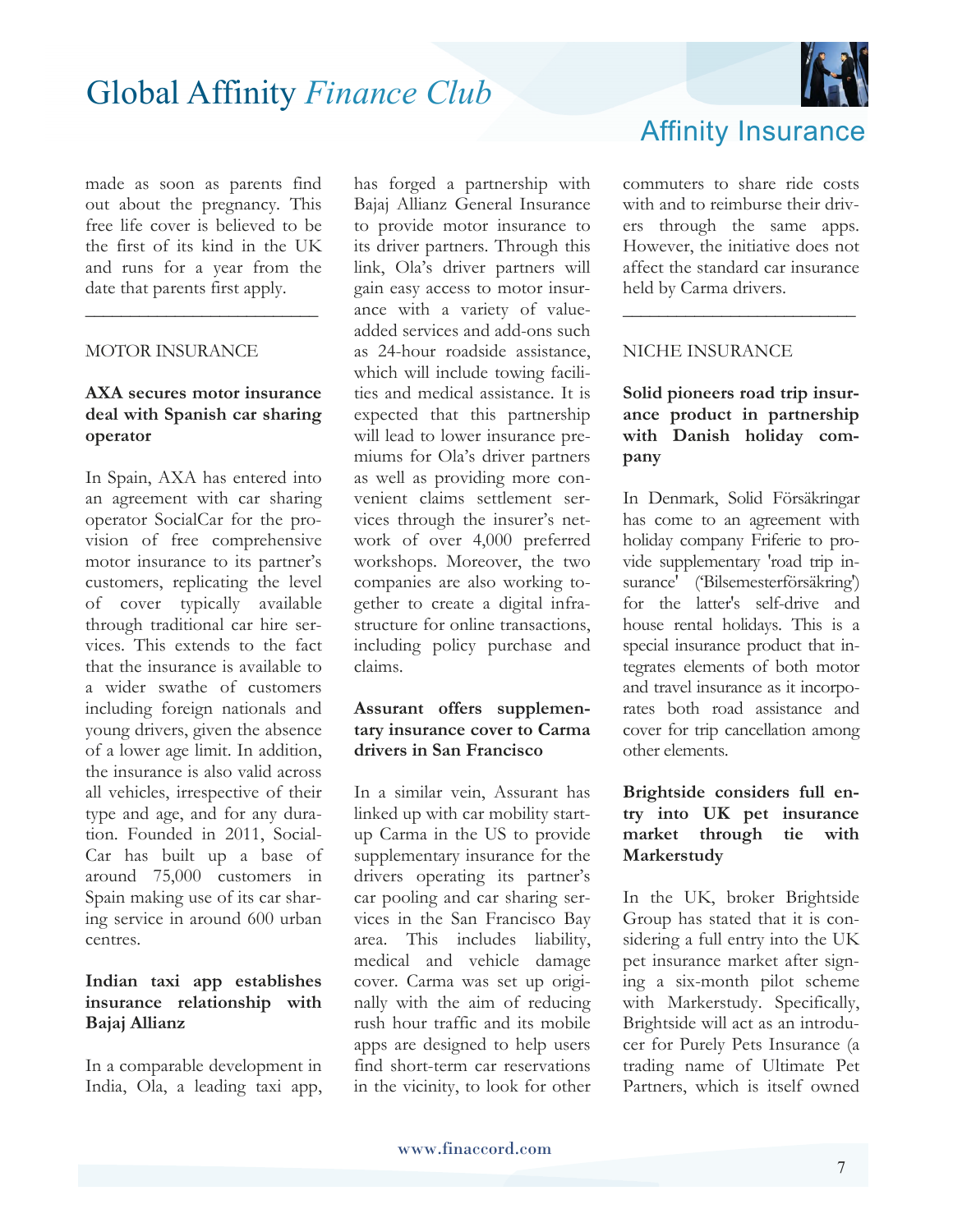

by Markerstudy) with policies underwritten by Inter Hannover.

\_\_\_\_\_\_\_\_\_\_\_\_\_\_\_\_\_\_\_\_\_\_\_\_\_\_

#### PRODUCT WARRANTIES / INSURANCE

#### **Sompo Japan Nipponkoa acquires extended warranty specialist in home market**

In Japan, Sompo Japan Nipponkoa has acquired 100% of the equity capital of Product Warranty Japan, a company that provides extended warranties across a range of products including consumer electrical appliances and domestic solar power equipment in partnership with major manufacturers and retailers. The insurer has stated that its acquisition is intended to complement its existing line-up of insurance products and that it hopes to create new extended warranty policies in future for new products based on emerging technologies.

#### **Assurant launches new mobile device proposition with Open Mobile in Puerto Rico**

In Puerto Rico, Assurant has linked up with mobile network operator Open Mobile to develop the US territory's first upgrade and protection program without an annual contract or device financing requirement. Called 'Open Up!', the program provides customers with credit every 12 months that can be used for a device upgrade as well as a protection plan that covers accidental damage, mechanical breakdown, loss and theft. Moreover, customers can make up to two claims via the protection plan over any 12 month period.

#### **Solid Försäkringar develops innovative accident policy with retailer of garden products**

In Sweden, Solid Försäkringar has signed an agreement with retailer Granngården to develop insurance covering accidents experienced as a result of using garden equipment purchased from the retailer. Initially, the cover is being offered at no cost for three months and can then be optionally extended.

#### **Real Garant ties with Isuzu for warranty scheme across four European countries**

With a focus on Austria, the Czech Republic, Germany and Slovakia, automotive extended warranty specialist Real Garant, a subsidiary of Zurich, has signed a deal with Isuzu to work on a warranty scheme for the manufacturer's new 'D-Max' model. While a manufacturer factory warranty administered by Real Garant is provided for the first three years, an optional extension is then available for a further two years.

#### TRAVEL INSURANCE

**Sompo Japan Nipponkoa develops travel proposition for employees of Japanese firms in China…**

Sompo Japan Nipponkoa has bolstered its Chinese travel insurance business with the launch of two new partnerships in the country.

Through subsidiary SJNK China, it is making overseas travel insurance available for employees of Japanese companies in China, as well as for their family members and friends. The policies offered range from basic travel concierge services to assistance and travel health cover in the event of illness or injury while travelling. Employees can apply and pay for these policies through a dedicated portal on their employers' websites, and also benefit from immediate issuance of insurance certificates. Moreover, employers can monitor the insurance bought and claims made by their staff on an on-going basis.

According to the Japanese Embassy in China, there are approximately 10 million employees working for Japanese companies in the country. Moreover, Sompo Japan Nipponkoa has stated that the initiative is a result of requests from Japanese companies operating in China

\_\_\_\_\_\_\_\_\_\_\_\_\_\_\_\_\_\_\_\_\_\_\_\_\_\_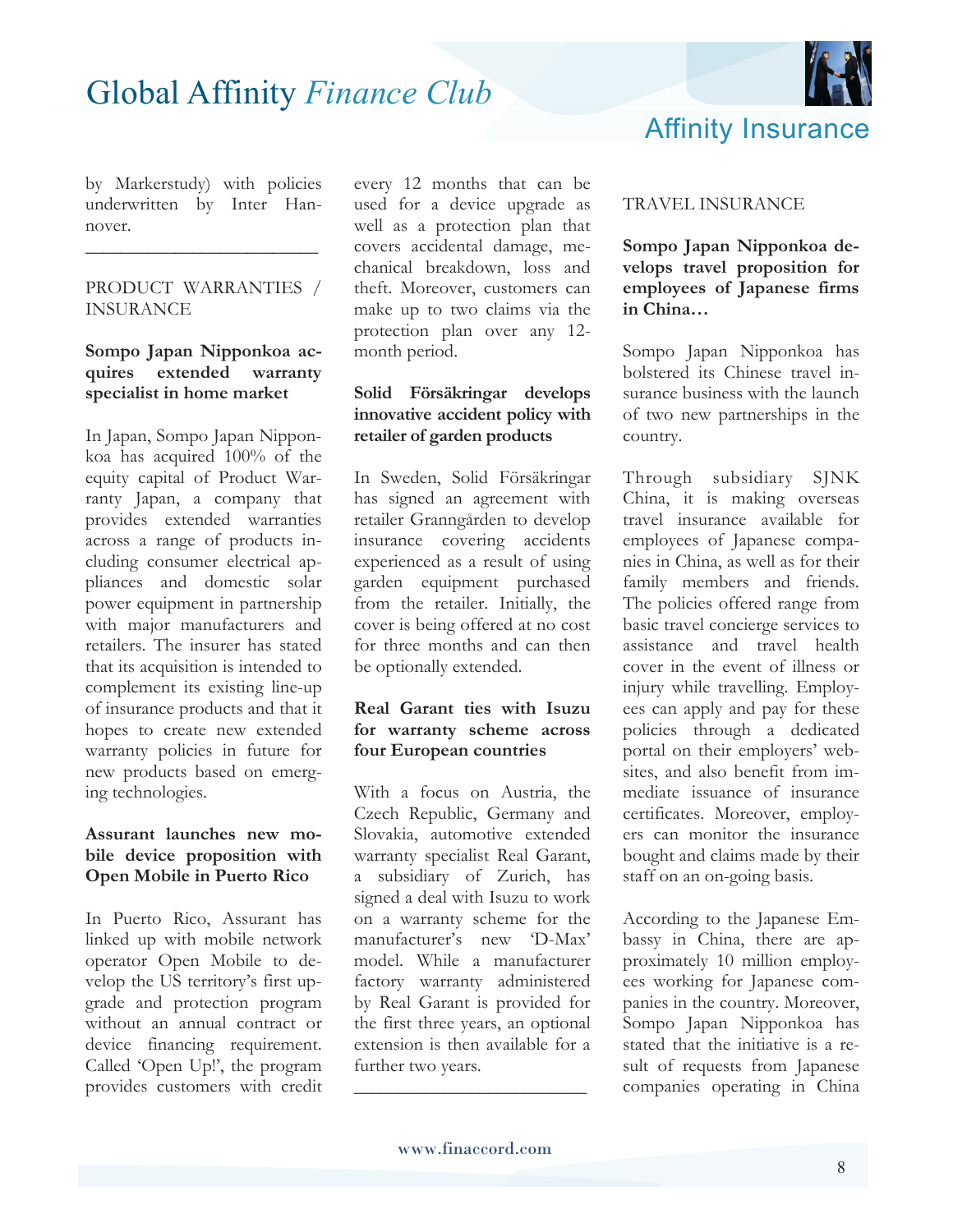

that are aware of the rapid increase in demand for online travel services. In future, it aims to expand its product line-up for the same constituency to include health and motor insurance.

#### **…and gains distribution deal with Chinese online travel firm**

In a parallel development, SJNK China has also begun selling travel insurance to customers of Lvmama, a major independent online travel firm in China. This policy covers death, residual disabilities as a result of illness or injury, hospitalisation fees and other medical expenses incurred while travelling. Furthermore, it also covers other risks such as damage to belongings, luggage delay and personal liability.

#### **MAPFRE Asistencia earns travel insurance sales tie in Brazil with Mobility**

In Brazil, the local branch of MAPFRE Asistencia has secured a new partnership with vehicle hire firm Mobility for the distribution of its 'Segurviaje' portfolio of travel insurance products. This provides different levels of cover in accordance with the type of traveller in scope ranging from students and leisure travellers to business people and public sector employees. Moreover, customers can also gain access to special offers through the insurer's 'CLUBMAPFRE' discount program. In addition to hiring out cars, Mobility also offers customers the opportunity to hire motor cycles and motor homes.

#### **Allianz Global Assistance renews partnership with erfa Touristik**

In Germany, Allianz Global Assistance has renewed its longstanding partnership with travel group erfa Touristik, already in place for more than 40 years, for a further five years. This partnership extends to erfa's subsidiary brands Blum Holiday-Tours, Hebbel and Reiseagentur Meimberg.

#### **ERV extends relationships with Reisecenter alltours and TSS Touristik Service**

Also in Germany, ERV has extended an existing distribution partnership with Reisecenter alltours for a period of three years starting in January 2017. The two companies have worked together for more than a decade and ERV's travel insurance products will continue to be distributed by both Reisecenter and its franchise branches.

In a similar agreement, ERV has also renewed ahead of schedule its travel insurance distribution contract with TSS Touristik Service. In this context, and from the beginning of 2017, the two

### Affinity Insurance

partners will also introduce a sales model incorporating stronger incentives for TSS agencies to sell ERV's travel policies.

#### **Solid Försäkringar renews travel insurance link with eT-RAVELi**

Nordic travel company eTRAV-ELi, which serves around 3.5 million travellers each year, has renewed an existing travel insurance distribution partnership with Solid Försäkringar. eT-RAVELi operates through numerous brands and websites including flygresor.se, flygvaruhuset, gotogate, seat24, supersavertravel, travelpartner and travelstart.

#### **GENERAL**

#### **AXA wins strategic insurance distribution mandate with Africa Internet Group**

\_\_\_\_\_\_\_\_\_\_\_\_\_\_\_\_\_\_\_\_\_\_\_\_\_\_

AXA has announced a partnership with Africa Internet Group, a leading e-commerce group in Africa, whereby it will become the exclusive provider of insurance products and services through Jumia and other online and mobile platforms belonging to its partner on the African continent. By means of this relationship, AXA's African subsidiaries will develop customised insurance products for Jumia and its partner's e-commerce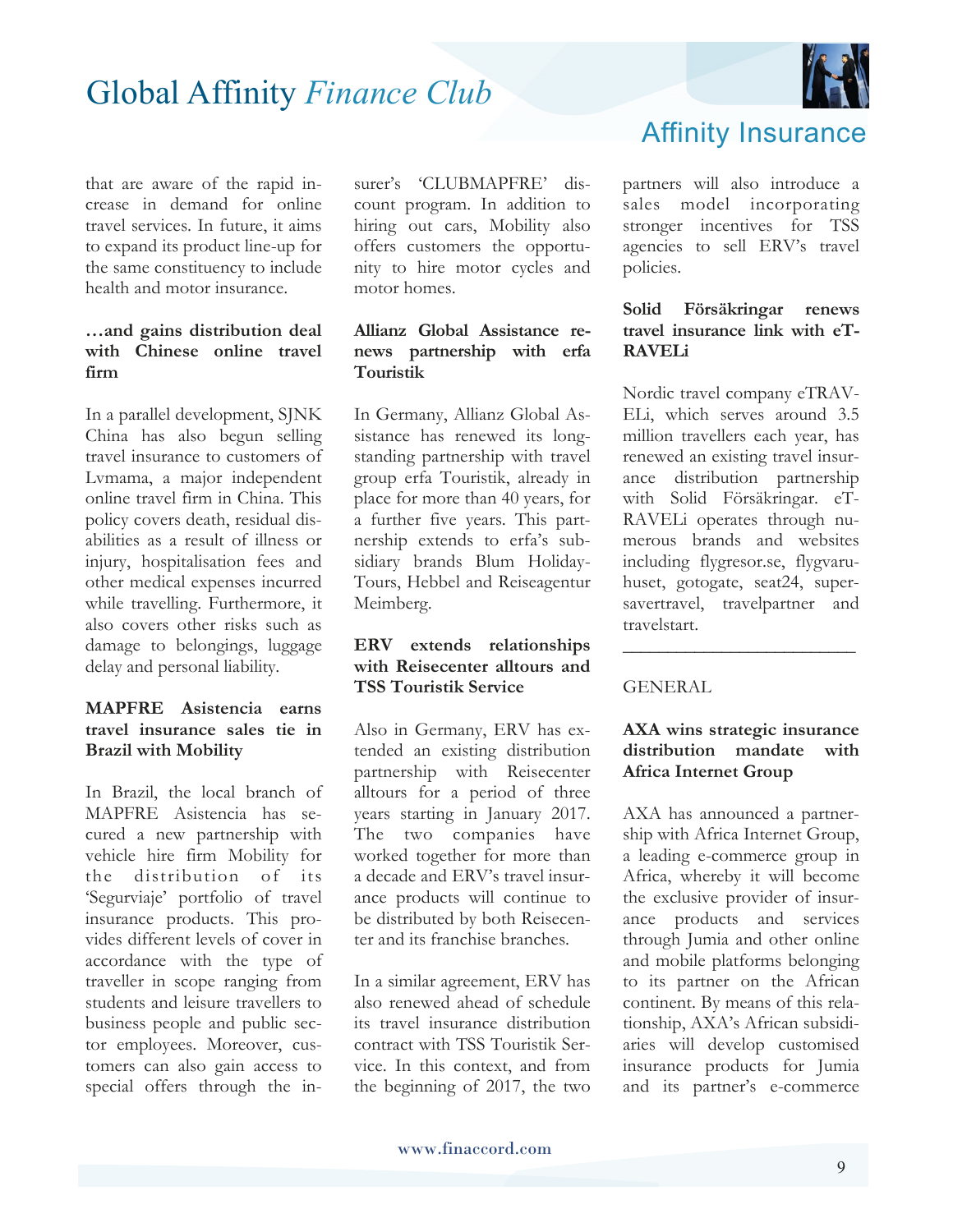

client base by utilising its ecosystem of marketplaces and classified advertising services.

As part of the deal, AXA will also become a shareholder of Africa Internet Group, with an 8% equity stake, along with mobile telecoms firms Millicom and MTN plus e-commerce specialist Rocket Internet. AXA and Africa Internet Group view the African continent as a generally fast-developing market for financial and insurance products, benefiting from fundamentals such as low banking and insurance penetration rates, a growing middle class, urbanisation and a youthful population.

Moreover, as at February 2016, Jumia was present in 11 African countries and grew its transaction volume by 265% during first nine months of 2015 to reach EUR 206 million. In addition to Jumia, Africa Internet Group also comprises classified advertising sites Carmudi (for cars), Everjobs (for jobs) and Lamudi (for property) plus the Hellofood, Kaymu and Jovago online marketplaces specialising in food delivery, general shopping and travel, respectively.

#### **Covéa co-operates with Unéo and the MGP to create new affinity insurer**

In France, insurance group Covéa has disclosed that it is refining the details of its strategic partnership with Unéo (a mutual insurer focused on military and other public sector customers) and the MGP (Mutuelle Générale de la Police). This aims to improve the level of social protection available to French military and police personnel and to increase generally the penetration of Covéa (via subsidiary GMF) and Unéo in this sector. The shared vision of the three partners is to create a new mutual organisation focused on the sector that can serve more effectively the particular needs of customers within it.

#### **Hollard targets New Zealand through link with Ando Insurance underwriting agency**

South African insurance group Hollard has disclosed that it is expanding its Australasian footprint by targeting the New Zealand market through a venture with underwriting agency Ando Insurance. The deal will make Hollard an underwriting partner for Ando which in turn will roll out general insurance products in New Zealand.

#### **Great Lakes Reinsurance replaces Ageas as major capacity provider to UK General**

In the UK, managing general agent UK General has signed a three-year capacity agreement with Great Lakes Reinsurance, a wholly-owned subsidiary of Munich Re. The agreement, which

### Affinity Insurance

comes into effect from the beginning of April 2017, will see Great Lakes replacing Ageas as UK General's major capacity provider.

#### **LV= launches legal services in partnership with Lyons Davidson**

Also in the UK, insurer LV= has launched LV= Legal Services, a new independent legal advice service in partnership with law firm Lyons Davidson. The initiative entails the provision of fixed-fee legal advice and is accessible via an online quoting system.

#### **Reale Mutua joins Eurapco alliance of mutual insurance companies**

Finally, Italy-based insurer Reale Mutua has announced that it has joined Eurapco, an alliance of large, independent mutual insurance companies which is active across 18 European countries and whose members collectively underwrite most types of insurance. Indeed, counted together, its member companies insure over 40 million European customers and had total gross written premiums of EUR 53.2 billion in 2014.

\_\_\_\_\_\_\_\_\_\_\_\_\_\_\_\_\_\_\_\_\_\_\_\_\_\_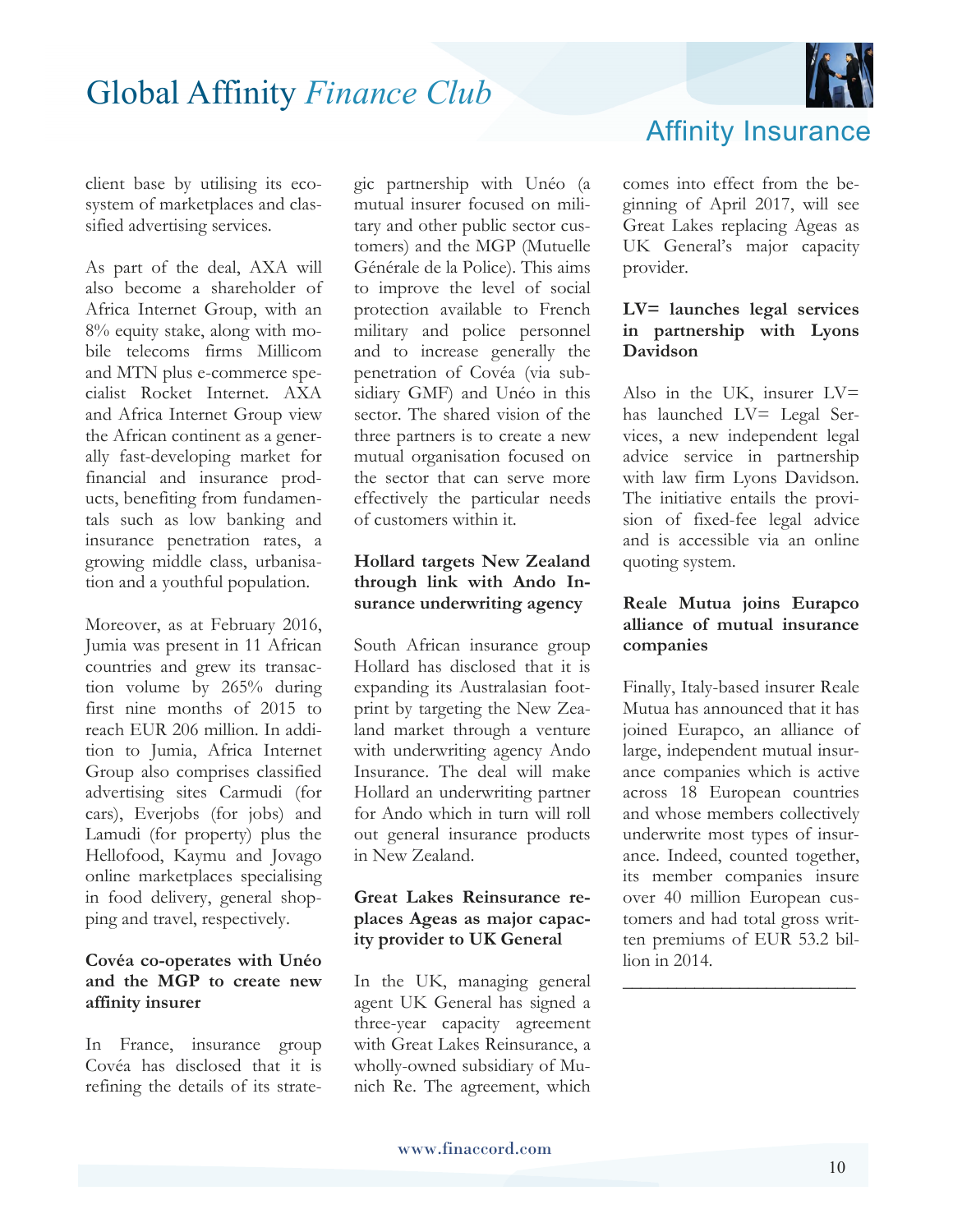

#### **Bancassurance**

#### LIFE INSURANCE AND RE-TIREMENT SAVINGS

#### **Vitality Group to work with Manulife for new life insurance products in Canada**

In Canada, Manulife has announced that it has reached an agreement with the Vitality Group to introduce life insurance that rewards people for healthy living. During the first half of 2016, the two firms will develop the detail underpinning the Canadian program which will include collaborating with other partner organisations for the rewards component. This initiative follows on from John Hancock (Manulife's brand in the US) having already announced an exclusive alliance with Vitality for a similar venture focused on the US market.

#### **Manulife launches new shariacompliant life insurance policy with Indonesian bancassurance partner…**

Separately, Manulife has introduced a new sharia-compliant life insurance product known as 'Zafirah Proteksi Sejahtera' in cooperation with Bank Muamalat, an Islamic bank in Indonesia. This product will be sold through the bancassurance division of the Islamic bank and offers protection to customers against income loss due to permanent and total disability as well as cover in the event

of death. This product is the second launched via this partnership with the first, called 'Zafirah Save Link', having launched in August 2015. In addition to Bank Muamalat, Manulife Indonesia also sells sharia-compliant insurance products in Indonesia through Bank Danamon.

#### **… and begins sales of innovative individual annuity through Bank of Tokyo-Mitsubishi UFJ in Japan**

Meanwhile, in Japan, Manulife has begun sales of an individual annuity denominated in foreign currency through Bank of Tokyo-Mitsubishi UFJ. The product allows customers to pay premiums in local Japanese currency but to accumulate retirement assets in either US or Australian dollars. It also boasts flexible payment options that allow customers to adjust payments to adapt to their specific financial circumstances.

#### **Jubilee Insurance ties with Diamond Trust Bank for Kenyan bancassurance venture**

In Kenya, Jubilee Insurance has revealed a partnership with Diamond Trust Bank (DTB) to promote life insurance, a type of cover that has a low rate of penetration in the country given that there were only around 500,000 policies in force at the end of 2015. The agreement aims to improve access to life insurance for Kenyan citizens.

### **Bancassurance**

#### **Zurich buys Macquarie Life as part of Asia-Pacific expansion strategy**

In Australia, Zurich has entered into an agreement to acquire the life insurance business of the Macquarie Group. The move is part of Zurich's long-term strategy to grow its life business in the Asia-Pacific region, and will see Macquarie's Australia-based staff transferring to Zurich. Existing Macquarie Life policyholders will become customers of Zurich, with no changes to the terms and conditions of their coverage, and Macquarie Life's products will continue to be offered to new customers until the sale has been completed.

#### **Allianz enters into 15-year distribution partnership with PNB**

In the Philippines, Allianz has disclosed that it has entered into a 15-year exclusive distribution partnership with Philippine National Bank (PNB). By means of this deal, Allianz will acquire 51% of the share capital of PNB Life Insurance, a subsidiary of PNB, which will give it exclusive access to more than 660 nationwide branches and 4 million customers belonging to the bank. PNB Life Insurance was the tenth-largest life insurance company in the Philippines with new business premiums of EUR 72 million in 2014. According to Allianz, the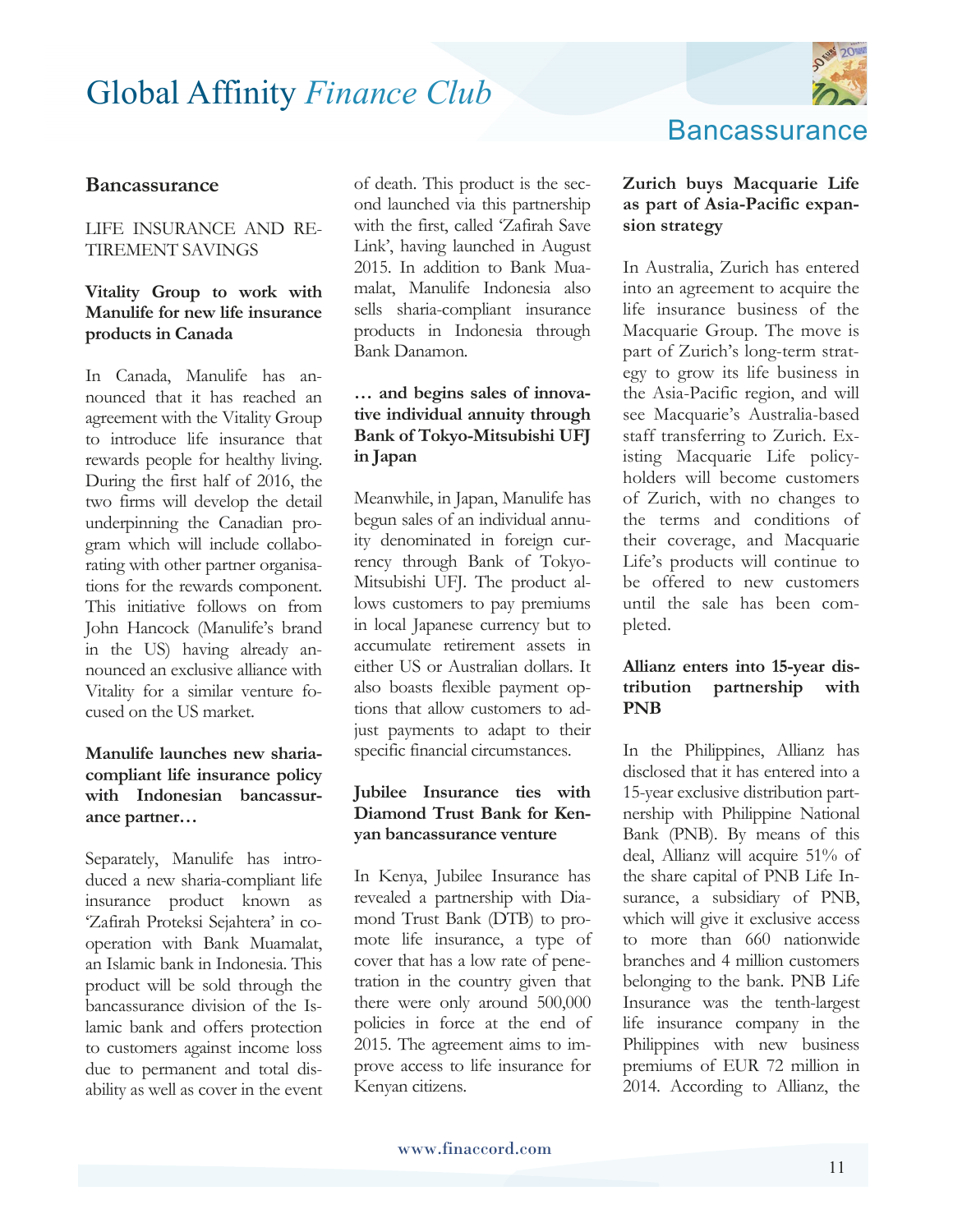

Filipino insurance market offers significant growth potential due to low penetration with premiums at just 1.7% of the country's GDP compared to a weighted average of 7.4% for Western Europe, not to mention 7.6% in Singapore and 14.3% in Hong Kong.

#### **EastWest Ageas Life granted license by Filipino insurance commission**

Also in the Philippines, East-West Ageas Life, a joint venture life insurer co-owned by Ageas and EastWest Bank and established originally in May 2015, has been granted a life insurance license by the country's insurance commission. While the license grants permission to the entity to underwrite life insurance, it is still subject to the central bank's approval for bancassurance business to be carried on at the premises of EastWest Bank.

#### **BNP Paribas Cardif reconfigures bancassurance partnership with SBI in India…**

A number of other developments in Asian bancassurance have also been confirmed. First, India-based bank SBI has stated that it will sell its 74% share in SBI Life Insurance to joint venture partner BNP Paribas Cardif, which already held a 26% minority stake.

**…while Gurans Life and Adamjee Life Assurance win new deals in Nepal and Pakistan, respectively** 

Secondly, in Nepal, Gurans Life and Prabhu Bank have entered into a bancassurance agreement whereby the life insurance policies of the former will be marketed to the customers of the latter. Finally, in Pakistan, Adamjee Life Assurance (co-owned by Hollard and the local Nishat Group) has concluded a distribution tie with Habib Metropolitan Bank (HMB), one of the country's leading banks.

#### MOTOR INSURANCE

#### **Junction extends motor insurance deal with Lloyds Banking Group to Bank of Scotland brand**

**\_\_\_\_\_\_\_\_\_\_\_\_\_\_\_\_\_\_\_\_\_\_\_\_\_\_**

In the UK, BGL Group's Junction division has announced the launch of a new car insurance product with Bank of Scotland, a subsidiary of Lloyds Banking Group. This deal is an extension of Junction's successful longterm partnership with the banking group which has seen it providing insurance products for both the Halifax and Lloyds brands.

**Bancassurance** 

**\_\_\_\_\_\_\_\_\_\_\_\_\_\_\_\_\_\_\_\_\_\_\_\_\_\_**

#### **GENERAL**

#### **DBS enters into 15-year bancassurance partnership with Manulife in the Asia-Pacific region**

In other news concerning Manulife Financial, the Canada-based insurer has announced a major 15 -year regional distribution deal with Singapore-based banking group DBS which will grant Manulife access to its retail, affluent and SME customer base of around 6 million clients in the Asia-Pacific region. The companies have also announced plans to jointly make long-term investments with a potential value of up to SGD 100 million over 15 years in areas such as digital technology and innovation.

#### **RBC divests general insurance subsidiary in Canada to Aviva**

In Canada itself, banking group



www.finaccord.com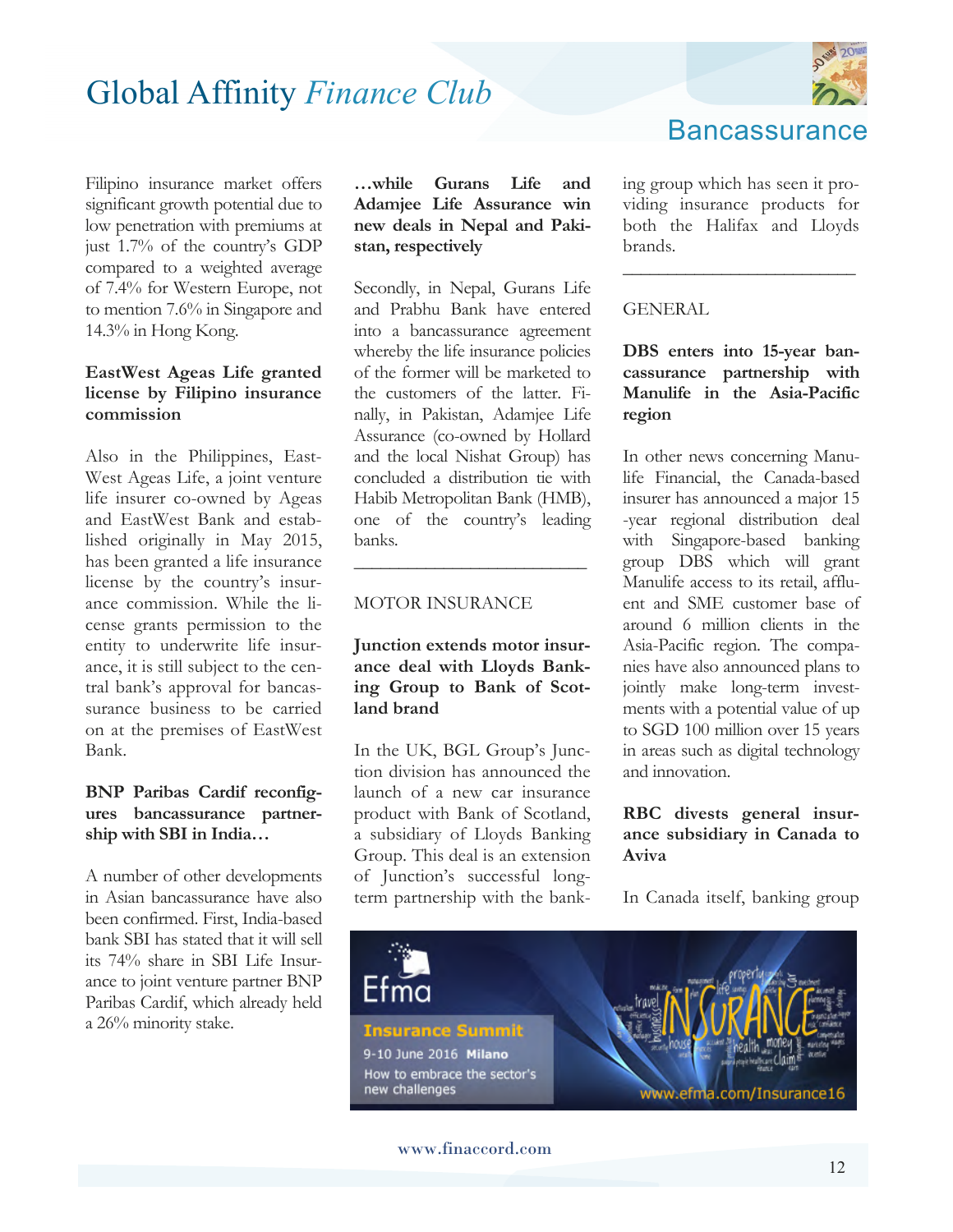RBC has signed a 15-year strategic agreement with Aviva that will allow it to market and sell a full suite of non-life insurance products to its customers. In addition, Aviva will purchase RBC's general insurance company, which includes motor and household insurance manufacturing and claims management capabilities, for a consideration of CAD 582 million, subject to closing adjustments. The transaction is expected to complete in the third quarter of 2016 and as part of the agreement, approximately 575 of RBC's employees will be taken on by Aviva.

#### **Affinity Banking**

#### AUTOMOTIVE FINANCE

**\_\_\_\_\_\_\_\_\_\_\_\_\_\_\_\_\_\_\_\_\_\_\_\_\_\_**

#### **Didi Kuaidi chooses China Merchants Bank to provide car finance for drivers**

In China, taxi app operator Didi Kuaidi has entered into a strategic partnership with China Merchants Bank to provide car finance for its approximate number of 14 million drivers. With more than 250 million users covering around 400 urban centres in China, Didi Kuaidi will also work with China Merchants Bank to launch co-branded credit and debit cards in the second quarter of 2016. Furthermore, by means of the partnership, an in-app card payment

facility will be added to Didi Kuaidi's mobile app adding to the mobile payment services currently available through Alibaba's Alipay and Tencent's WePay.

**\_\_\_\_\_\_\_\_\_\_\_\_\_\_\_\_\_\_\_\_\_\_\_\_\_\_**

#### CO-BRANDED CARDS

#### **JetBlue links with Barclaycard and MasterCard for new cobranded credit cards**

In the US, airline JetBlue has announced the launch of a suite of new co-branded cards in association with Barclaycard and MasterCard. These are linked to JetBlue's 'TrueBlue' loyalty program and provide a range of benefits including a limited-time offer of free bonus points and fee-free foreign transactions.

#### CONSUMER FINANCE

#### **Crédit Agricole Consumer Finance offers credit services support to temporary workers…**

**\_\_\_\_\_\_\_\_\_\_\_\_\_\_\_\_\_\_\_\_\_\_\_\_\_\_**

In France, Crédit Agricole Consumer Finance has begun working with Fastt (the Fonds d'Action Sociale du Travail Temporaire), an organisation created in 1992 that represents more than 600,000 temporary workers in the country, to provide better access to credit facilities. In particular, the offer of Crédit Agricole Consumer Finance is based



around four loan products plus information designed to educate temporary workers on how to utilise credit services. A unique element of the partnership is that the credit risk is being shared by both the finance company and Fastt.

#### **…and renews consumer finance arrangement with Banco Popolare**

In Italy, Crédit Agricole Consumer Finance has renewed its agreement with Banco Popolare concerning Agos, a jointlyowned consumer finance subsidiary in which the former holds a 61% equity stake and the latter a 39% shareholding. In addition to allowing Agos to diversify its funding sources, the renewed agreement also means that Agos retains its status as the exclusive provider of consumer finance products to the customers of Banco Popolare for a further five years. The two partners anticipate that the arrangement will help to bolster the growth in revenues and profitability of Agos which already had a book of loans outstanding worth around EUR 15 billion at the end of 2014.

#### **Synchrony Financial extends consumer finance agreement with Polaris**

In the US, Synchrony Financial has announced a multi-year renewal and expansion of its pro-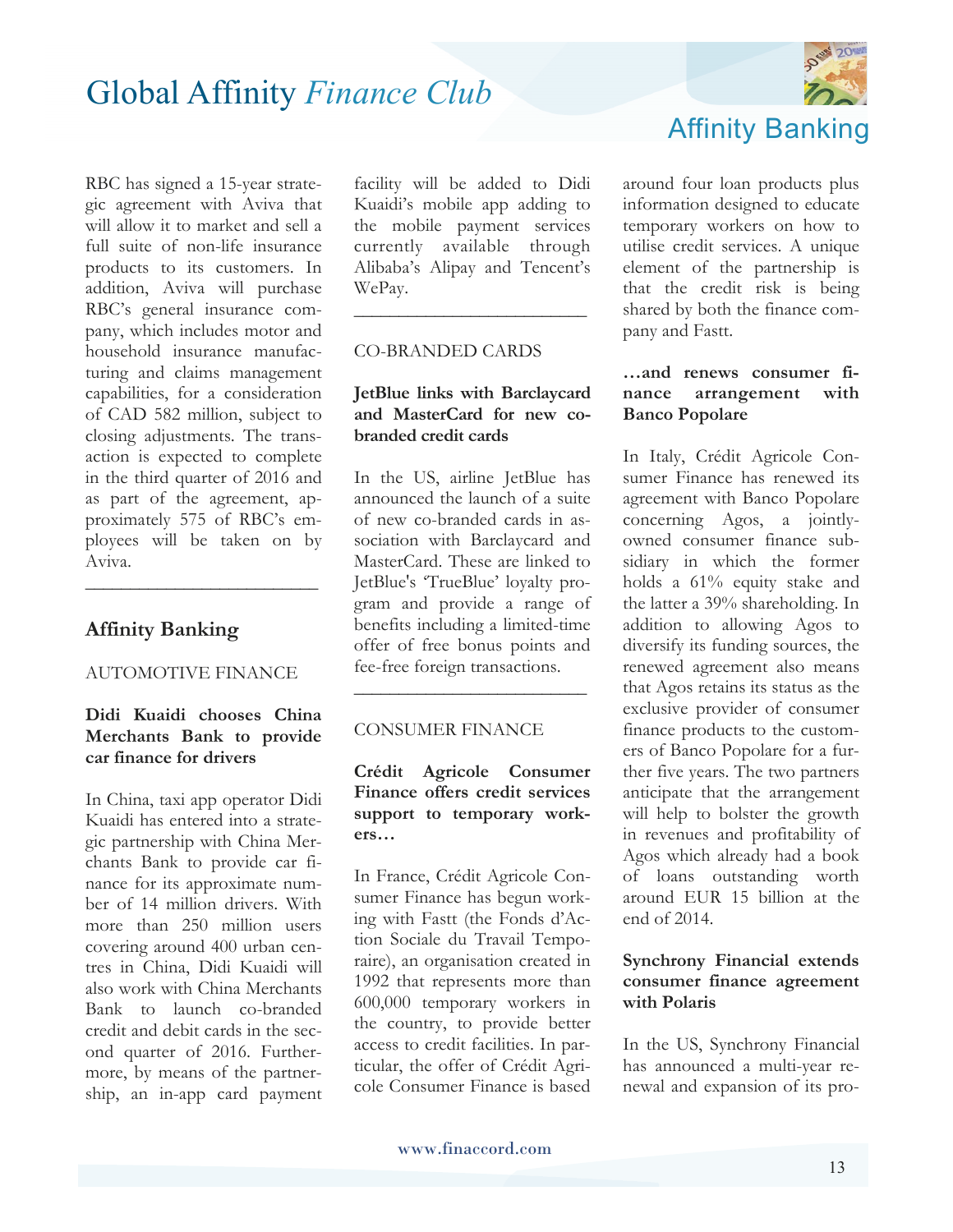

gram to provide consumer financing for Polaris products. Polaris is a manufacturer of offroad vehicles, including allterrain vehicles, snowmobiles, motorcycles and on-road electric / hybrid powered vehicles. In fact, Synchrony Financial has provided financing for Polaris motorcycles since 2006 and the renewal means that qualifying buyers of Polaris products will now have access to special financing options and offers through dealers in the US.

#### INTERNATIONAL PAY-MENTS / REMITTANCES

**\_\_\_\_\_\_\_\_\_\_\_\_\_\_\_\_\_\_\_\_\_\_\_\_\_\_**

#### **Western Union secures money transfer deal with Viber messaging app…**

On a multi-country basis, Western Union has signed a money transfer agreement with Viber, a messaging app with more than 664 million unique users worldwide. In the first stage of the agreement, Viber users in the US will be able to send up to USD 499 to be collected at any of more than 500,000 Western Union agent locations. The companies will also work together on the 'WU Connect' platform, which they hope will enable Viber to provide a seamlessly integrated global money transfer experience to its users who can fund money transfers utilising their debit and credit cards or bank accounts.

#### **…renews relationship with Texas-based bank…**

With a specific focus on the US, Western Union has renewed its contract with Woodforest National Bank to make available its money transfer capabilities via the bank's branches and online banking facility. Moreover, an expansion of online services, which will include mobile money transfers being made available on Woodforest's mobile banking app, is expected later in 2016. Woodforest has assets of approximately USD 4.3 billion and serves customers across branches in 17 US states.

#### **…and facilitates online money transfers in Ukraine**

Meanwhile, Western Union has revealed that its customers in Ukraine can now carry out online money transfers via the www.westernunion.ua website using their MasterCard or Visa credit or debit cards issued by any Ukrainian bank. By means of this new website, Western Union has now established online transactional services in a total of 35 countries enabling customers to send money to recipients across more than 200 countries and territories.

**\_\_\_\_\_\_\_\_\_\_\_\_\_\_\_\_\_\_\_\_\_\_\_\_\_\_**

#### MOBILE / ONLINE PAY-**MENTS**

Affinity Banking

**MasterCard establishes new partnerships to facilitate mobile payments through wearable devices…**

MasterCard has announced that it has forged a relationship with electronics and financial software company Coin to facilitate payments through wearable devices. Fitness device manufacturers Atlas Wearables and Moov plus smart watch manufacturer Omate are among the first companies to work with MasterCard and Coin to implement the technology. In addition, note that MasterCard has a similar partnership with security specialist WISeKey to enable payments on luxury watches and other wearables.

#### **…and works with Samsung for online payments via 'Family Hub' refrigerators**

In a separate development in the domain of online payments, MasterCard has unveiled a new shopping platform connected to Samsung's 'Family Hub' refrigerator model which will allow customers to use either the refrigerator's own touch screen or mobile devices to order groceries and manage shopping lists. The app also involves a partnership with retailers FreshDirect and ShopRite, and it is anticipated that additional retailers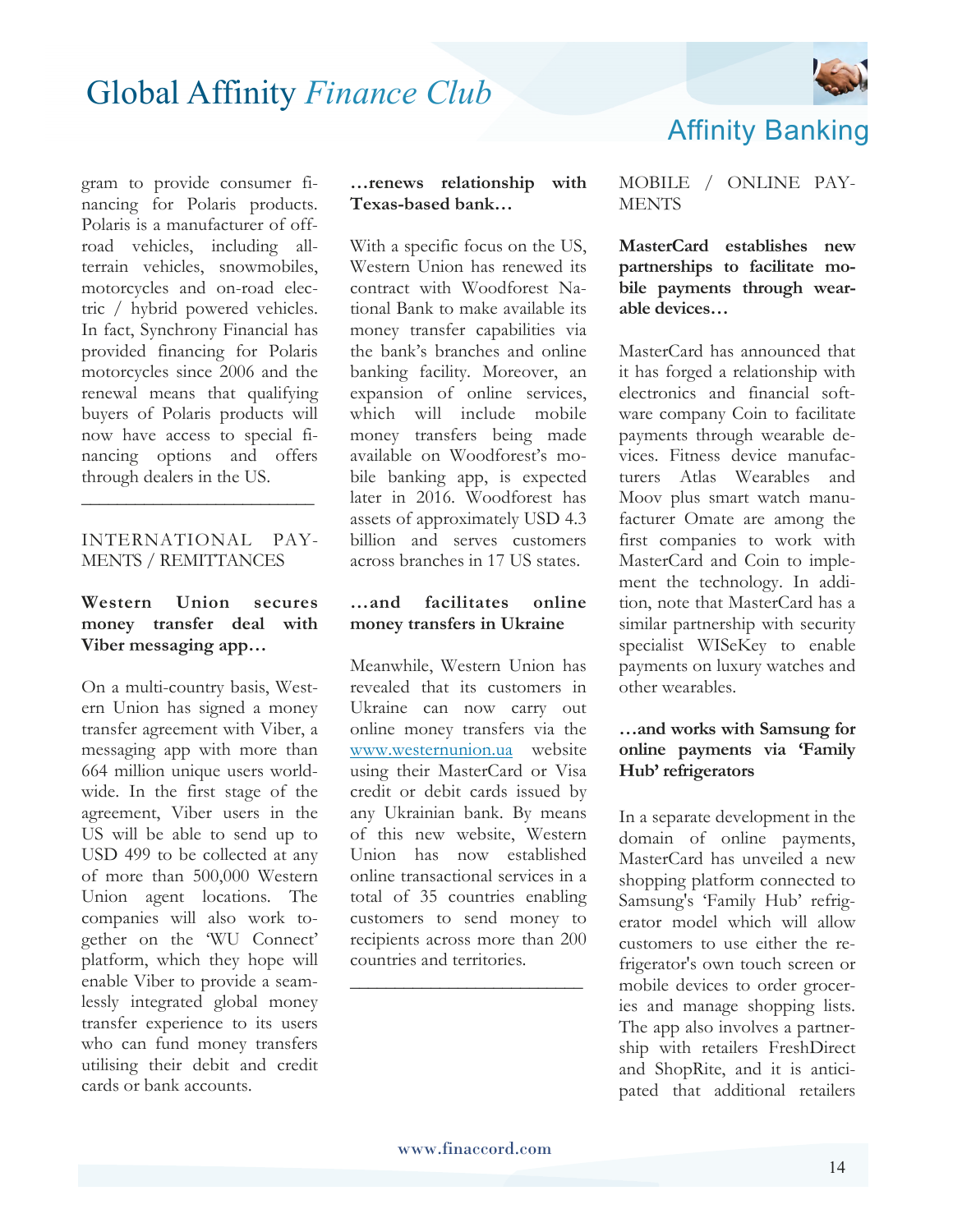

will be added through the 'MyWebGrocer' electronic platform.

#### **Visa promotes secure payments technology through innovative partnerships**

In a comparable development, Visa has announced the extension of its 'Visa Ready' program to include manufacturers of wearables and appliances. The program allows companies to integrate secure payments through Visa into their products and services. Partners for the initial scheme include Accenture, Coin, Giesecke & Devrient, Fit Pay and Samsung, and Visa will work with device manufacturers including Chronos and Pebble.

#### **MasterCard expands acceptance of 'MasterPass' through trio of new partnerships**

In addition to its partnerships to promote payments through non -traditional means, MasterCard is continuing to expand adoption of its 'MasterPass' online payment service. For example, it has unveiled a new agreement with CU Wallet, a mobile payment organisation serving 120 member credit unions in the US with more than 10 million members in total, by means of which these members can make purchases online, in apps and in shops using mobile devices.

Meanwhile, in Hungary, Telenor has become the first mobile network operator in the world to launch a digital wallet service incorporating 'MasterPass'. Specifically, the 'Telenor Wallet' service, developed with mobile wallet specialist Cellum, allows users with registered bank cards to make purchases online using their mobile phone number. Telenor has reported that over 250,000 of its customers have downloaded this mobile wallet app.

Furthermore, in neighbouring Romania, MasterCard has announced that it is working with mobile network operator Orange to allow the latter's customers to make mobile payments to retailers that accept 'MasterPass' online payments. In fact, MasterCard has stated that 'MasterPass' was available in 29 countries by the start of 2016 and is experiencing an increase in total transaction volumes at an average rate of 40% per month.

#### **Visa works with Honda and ParkWhiz for digital payment service**

In contrast, Visa has announced plans to make its 'Visa Token' digital payment service available to automotive manufacturers. In this context, it is working with Honda and parking space booking service ParkWhiz to develop an app that allows separate pay-



ments for fuel and parking. The former service detects when a car is low on fuel, directs the driver to a nearby petrol station, and calculates the amount and cost of fuel needed, while the second measures the amount of time the vehicle is parked and allows the user to pay directly. Tests of the new services are expected in the coming months in Northern California for the fuel app, and in New York City for the parking app.

#### **Orange extends mobile money partnership with Ecobank to three new African countries**

Across three new countries in West Africa – namely Côte d'Ivoire, Guinea-Conakry and Niger – Orange is furthering its money transfer partnership with Ecobank. Indeed, this relationship has been operational already in Mali since January 2015 and in Cameroon since August 2015, and facilitates money transfers for both Ecobank and Orange customers by allowing them to top up their Orange Money e-wallet from their bank account and vice versa.

Customers can use their mobile phones to securely transfer money between accounts at any time, without the need to go to a distribution point or to have any physical cash. Ecobank's customers can also view bank account balances and obtain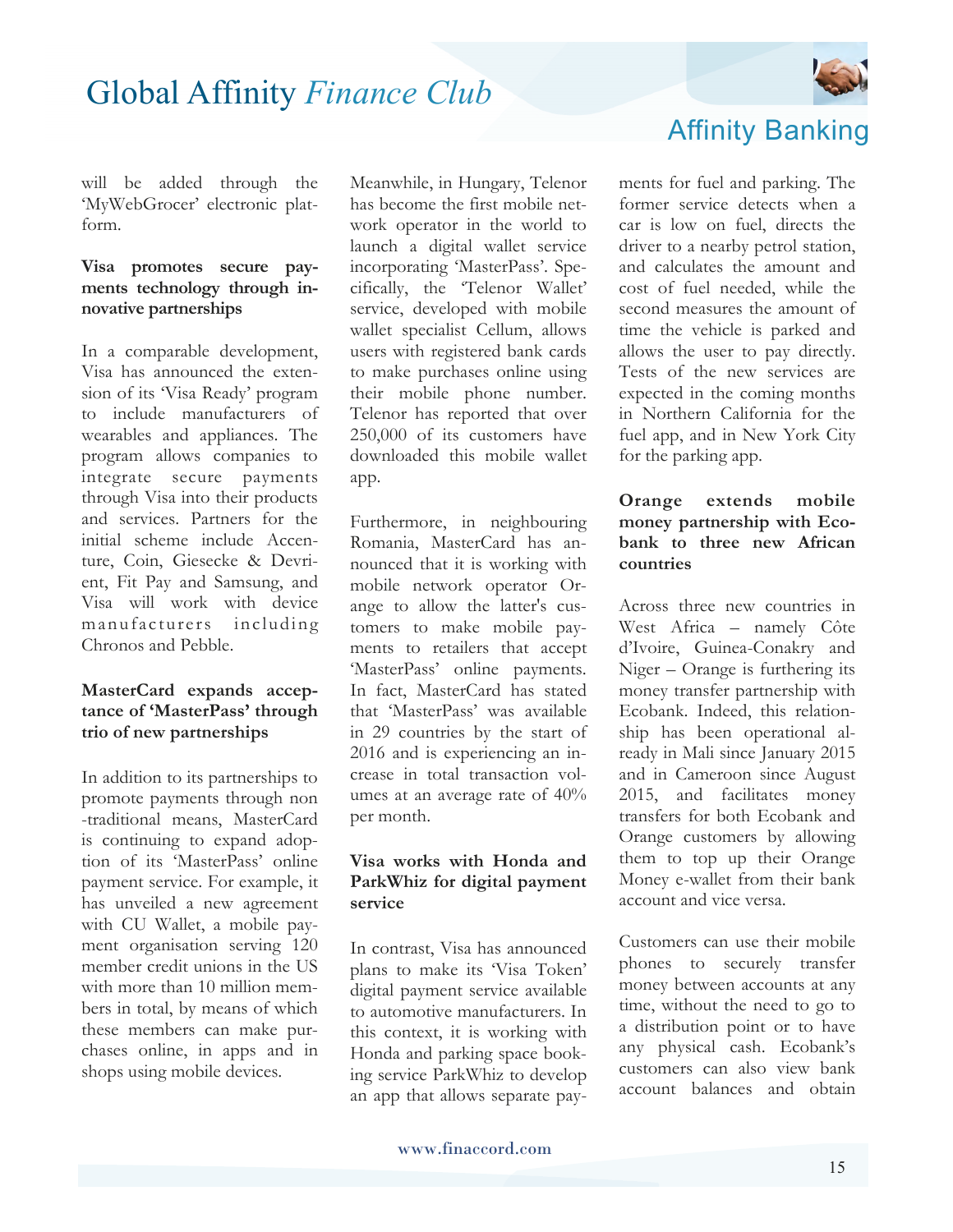

mini-statements by SMS via the service. Ultimately, the two partners believe that by allowing customers to link their bank account with an Orange Money account, the new service furthers the general development of mobile financial services in Africa.

#### **BNP Paribas teams up with Ingenico to help French online merchants to sell more abroad**

In France, BNP Paribas has announced that it has begun working with the e-payments business unit of the Ingenico group which it states will make it the first French bank to assist its customers with online sales development in Europe by means of being able to accept new payment methods in different currencies. Specifically, the relationship allows merchants in 14 European countries to accept online payments in eight different currencies while simultaneously equipping them with detection tools which help to identify and prevent attempted fraud.

#### PAYMENT CARD ISSUANCE AND ACCEPTANCE

**\_\_\_\_\_\_\_\_\_\_\_\_\_\_\_\_\_\_\_\_\_\_\_\_\_\_**

**JCB expands internationally through deals in Azerbaijan, China, Italy and Thailand** 

JCB has continued to expand its

global footprint through several new agreements in Azerbaijan, China, Italy and Thailand.

It has extended its foray into Central Asia through a partnership with the International Bank of Azerbaijan (IBA), which is the largest state-owned financial institution in the country and has an extensive network of more than 11,000 POS terminals and over 730 ATMs. Through this tie, JCB cards will be accepted at all IBA locations including major hotels and retailers, thus benefiting JCB cardholders who are visiting the region.

Likewise, a partnership with UniCredit in Italy will facilitate the use of JCB's cards at the bank's ATMs and among Italian retailers and other merchants using card payment services provided by UniCredit.

In China, JCB has strengthened its relationship with state-owned bank CITIC through a new deal to issue JCB virtual cards for online shoppers. In fact, JCB has worked with CITIC since 1991 and began issuing cards through the bank in 2011. CITIC's customers can apply for up to 20 virtual cards each year via JCB's website and smart phone app, as well as through WeChat.

Finally, in Thailand, JCB has teamed up with Krungsri Con-

### Affinity Banking

sumer, a subsidiary of Bank of Ayudhya, to launch a new credit card. Specifically, customers with the 'Krungsri JCB Platinum Card' can enjoy a variety of benefits including the opportunity to earn loyalty program miles with several airlines plus cashback or special discounts at selected restaurants in Thailand.

#### **Goodgame Studios selects Wirecard for online gaming payment service…**

In Germany, Goodgame Studios, a major player in the online gaming market, has agreed to make Wirecard's payment services available to its customers meaning that players can now make card payments for browser games from anywhere in the world. Furthermore, as a fraud prevention measure, automated real-time risk management tools will run alongside each individual payment. In addition, Goodgame Studios will administer Wirecard's tokenisation service which means that customers do not have to save any sensitive payment data themselves but can instead use the secured Wirecard server for this purpose. Goodgame states that it has more than 300 million customers around the world and that its mobile and browser games are available in 26 languages.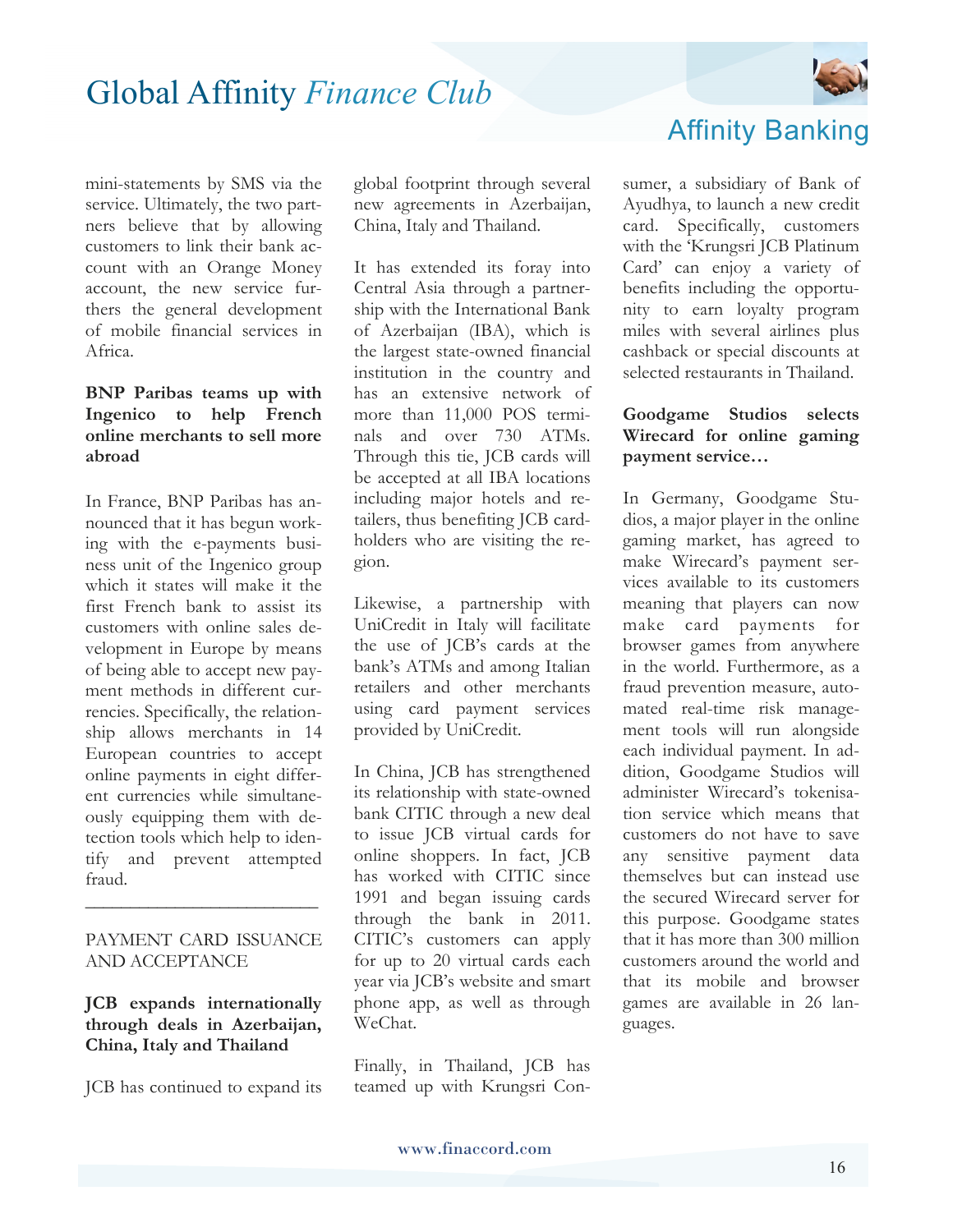#### **…and teams up with London -based start-up for contactless debit card**

Wirecard has also begun working with Mondo, a fintech startup in the UK, to issue a contactless debit card that is linked to the Mondo mobile app. This app, which is still in development, allows customers to control their current account and to monitor and analyse their spending activity. Plans are also underway to secure a full banking licence for the app. It has been distributed to invited customers from a waiting list of around 30,000 individuals, and the card will be given freely to them. They can purchase a first credit balance worth GBP 100 by paying with their existing debit card via a purchase screen in the app and then top up the amount on the card by charging the same card details that were entered during the initial sign-up process. The card can be used in retail and online shops as well as at ATM machines, and customers will receive alerts to keep them informed of their finances.

#### RETAILER CARDS

#### **Synchrony Financial renews card partnerships with trio of US retailers**

**\_\_\_\_\_\_\_\_\_\_\_\_\_\_\_\_\_\_\_\_\_\_\_\_\_\_**

In the US, Synchrony Financial has announced long-term extensions of payment card relationships with three retailers.

First, it has renewed a deal originally set up in 2006 to issue private-label and co-branded MasterCard cards with Stein Mart, a discount fashion chain. Customers can apply for the cards online or at any of the retail chain's 278 stores. Cardholders receive automatic alerts when exclusive events or sales take place at which they are able to make savings.

Secondly, it is carrying on with a long-standing relationship for a private-label card with PC Richard & Son, one of the largest family-owned retailers of household goods in the US. The card can be used online and for instore purchases at over 60 outlets.

Finally, a renewal of a similar multi-year contract will see Synchrony Financial continuing to provide a payment card program for customers of Discount Tire, an Arizona-based retailer of tyres and other automotive accessories. This program began in 1997 and the card is accepted not only at the partner's network of more than 900 stores but also at over 13,000 fuel outlets across the US.

Separately, and according to a survey carried out by Synchrony Financial across its cardholders in the US, 75% of them state that they always seek promo-

tional financing when making a major purchase.

#### **Alliance Data purchases private-label card portfolio from Boscov's**

Also in the US, Alliance Data has concluded a long-term deal to provide private-label card services for the Boscov's department store chain. Claiming to be the largest privately-owned department store in the country, Boscov's has decided to work with Alliance Data in order to leverage its expertise in customer analytics and insight, and to use its bespoke 'MyLoyalty' app, especially in the context of its proprietary 'B Rewarded' loyalty program. The arrangement has entailed Alliance Data acquiring the retailer's existing inhouse portfolio of private-label credit card accounts with around USD 200 million in outstanding receivables.

#### **Costco switches payment card scheme from American Express to Citibank**

In another development in the US, American Express and Citibank have concluded an agreement with Costco by means of which the latter will acquire the former's co-branded card program with the warehouse club. The transfer of these accounts is expected to take place in June 2016.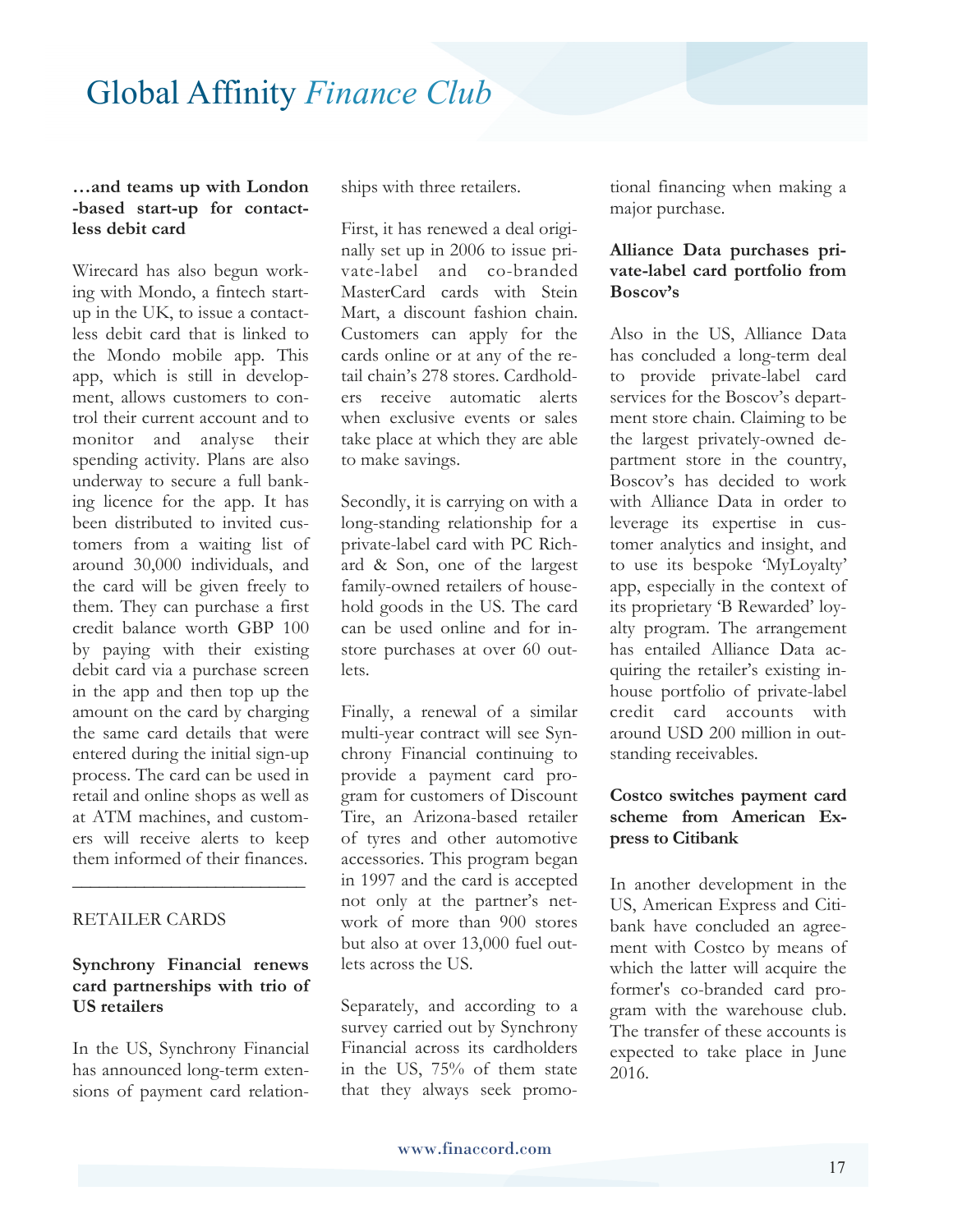

#### **Wirecard wins gift card mandate with Lidl in Croatia**

In Croatia, Wirecard has inked an agreement that will make it responsible for the issuance and technical processing of e-money gift cards, denominated in local currency, for discount supermarket chain Lidl. In this context, Wirecard has already been working with Lidl in Germany for over two years.

#### **GENERAL**

#### **Samsung Card, Standard Chartered and Shinsegae agree to collaborate in South Korea**

**\_\_\_\_\_\_\_\_\_\_\_\_\_\_\_\_\_\_\_\_\_\_\_\_\_\_**

In South Korea, Standard Chartered and Samsung Card have announced the signing of a strategic partnership to work together in the development, marketing and distribution of financial products, in what they state is the first agreement of its kind involving a bank and credit card firm in this country. Specifically, the firms plan to launch co-branded credit and debit cards and to promote an array of banking products via distribution channels including the outlets of the Shinsegae chain of department stores and E-mart supermarkets, both of which belong to the Shinsegae group. A further element of the partnership is that Standard Chartered and Samsung Card will make the bonus points of their respective loyalty schemes mutually inter-

transferable. In addition, the organisations will also explore possible opportunities to collaborate outside of Korea.

#### **Orange draws up plans for launch of mobile bank in France with Groupama**

In France, financial services group Groupama and mobile network operator Orange have disclosed that they have entered into exclusive negotiations for the creation of a new mobile bank, provisionally called Orange Bank. Specifically, the negotiations could result in the acquisition by Orange of a 65% stake in Groupama Banque, enabling it to benefit from an existing operational infrastructure for the planned launch of Orange Bank in France in early 2017, followed subsequently by other European countries such as Belgium and Spain after that. Groupama anticipates that the partnership could help it to strengthen its online banking business while Orange hopes that it would enable it to diversify further into banking services. In fact, Orange has stated that it is seeking to generate around EUR 400 million in revenues from financial services by 2018 having already developed Orange Money in the Middle East and Africa region plus Orange Finanse in Poland.

### Affinity Banking

#### **ANZ targets start-up businesses in Australia through link with Honcho**

Finally, Australia-based banking group ANZ has announced that it is collaborating with Honcho, an online platform offering customers the opportunity to set up a small business in one day and also providing tools to help their business grow. By means of the service, customers can register their business and domain name, and set up a simple website, email addresses and an ANZ business bank account without having to visit the websites of multiple suppliers.

#### **Finaccord country reports**

Finaccord publishes a variety of reports about the following countries: Australia; Austria; Belgium; Brazil; Canada; Chile; China; Colombia; France; Germany; India; Indonesia; Italy; Japan; Malaysia; Mexico; Netherlands; Peru; Poland; Romania; Russia; South Africa; Spain; Switzerland; Turkey; UK; and the US.

Alternatively, to see our full list of reports organised by country, with more than 60 countries covered in total, please visit the search-by-country page of our website at www.finaccord.com/ search-by-country.htm.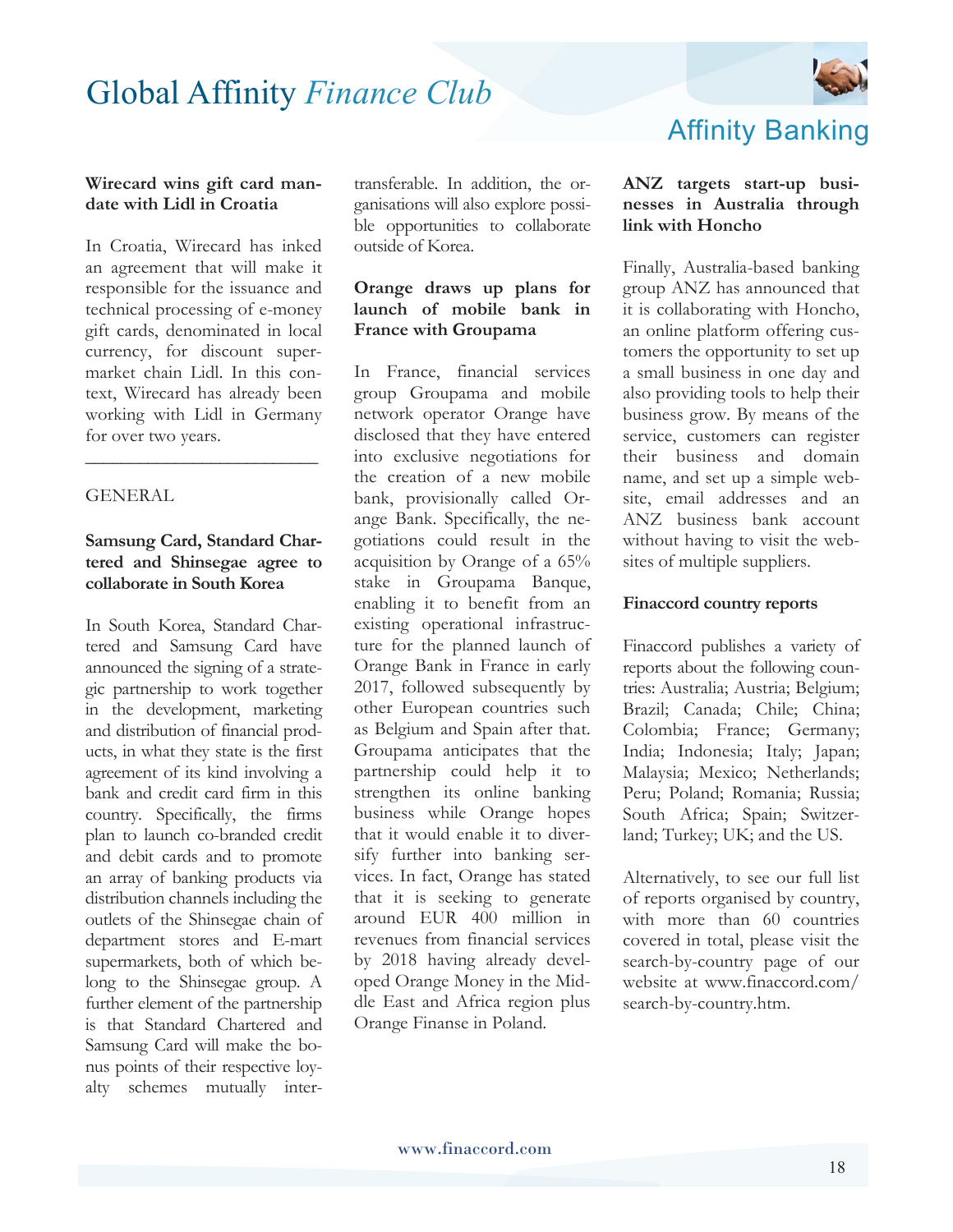#### **Organisations in this issue**

AA, 5 Adamjee Life Assurance, 12 Africa Internet Group, 9 Ageas, 5, 6, 10, 11 Agero, 5 Alibaba, 13 Alliance Data, 17 Allianz, 11 Allianz Global Assistance, 9 American Express, 17 Ando Insurance, 10 ANZ, 18 Aqua America, 5 ARAG, 5 Arista, 5 Assurant, 7, 8 Atlas Wearables, 14 Aviva, 6, 12 AXA, 7, 9, 10 Bajaj Allianz, 7 Banco Popolare, 13 Bank of Ayudhya, 16 Bank of Scotland, 5, 12 Bank of Tokyo-Mitsubishi UFJ, 11 Bank Danamon, 11 Bank Muamalat, 11 Barclaycard, 13 BGL Group, 12 BNP Paribas, 15 BNP Paribas Cardif, 12 Boscov's, 17 Brightside Group, 7 Cambridge Mobile Telematics, 5 Carma, 7 Cellum, 15 China Merchants Bank, 13 Chronos, 14 Citibank, 17 CITIC, 16 Coin, 14 Costco, 17 Covéa, 10 Crédit Agricole Consumer Finance, 13 CU Wallet, 15 Dai-Ichi Life, 6 DBS, 12 Diamond Trust Bank (DTB), 11 Didi Kuaidi, 13 Discount Tire, 17 EastWest Bank, 11, 12 Ecobank, 15

EPB, 5 erfa Touristik, 9 ERV, 9 eTRAVELi, 9 Eurapco, 10 Friferie, 7 Giesecke & Devrient, 14 Goodgame Studios, 16 Gothaer, 6 Granngården, 8 Great Lakes Reinsurance, 10 Groupama, 18 Gurans Life, 12 Habib Metropolitan Bank, 12 Halifax, 5, 12 Helvetia, 6 Hiscox, 5 Hollard, 10, 12 HomeServe, 5 Honcho, 18 Honda, 15 Ingenico, 15 Inter Hannover, 8 International Bank of Azerbaijan, 16 Isuzu, 8 Japan Post Insurance, 6 JCB, 16 JetBlue, 13 Jubilee Insurance, 11 Jumia, 9 Junction, 12 Knappschaft, 6 Lex Autolease, 5 Lidl, 17 Lloyds Banking Group, 5, 12 Lvmama, 9  $LV=$ , 10 Lyons Davidson, 10 Manulife, 11, 12 MAPFRE Asistencia, 9 Markerstudy, 7, 8 MasterCard, 13, 14, 15, 17 MGP, 10 Millicom, 10 Mobility, 9 Mondo, 16 Moov, 14 MTN, 10 Munich Re, 10 Nishat Group, 12 Ola, 7

Omate, 14 Open Mobile, 8 Orange, 15, 18 PC Richard & Son, 17 Pebble, 14 PNB, 11 Polaris, 13 Prabhu Bank, 12 Product Warranty Japan, 8 Pii Underwriting Agency, 6 RBC, 12 Real Garant, 8 Reale Mutua, 10 Reisecenter alltours, 9 Rocket Internet, 10 Samsung, 14, 17 Sanitas, 6 SBI, 12 Shinsegae, 17, 18 SocialCar, 7 Solid Försäkringar, 7, 8, 9 Sompo Japan Nipponkoa, 8 Standard Chartered, 17, 18 Stein Mart, 17 Synchrony Financial, 13, 17 Telenor, 15 Tencent, 13 Tesco, 6 Towergate, 5, 6 TSS Touristik Service, 9 UK General, 10 Unéo, 10 UniCredit, 16 Ventus Risk Management, 6 Viber, 14 Visa, 14, 15 Vitality Group, 11 Western Union, 14 Wirecard, 16, 17 Woodforest National Bank, 14 XL Catlin, 6 Zurich, 8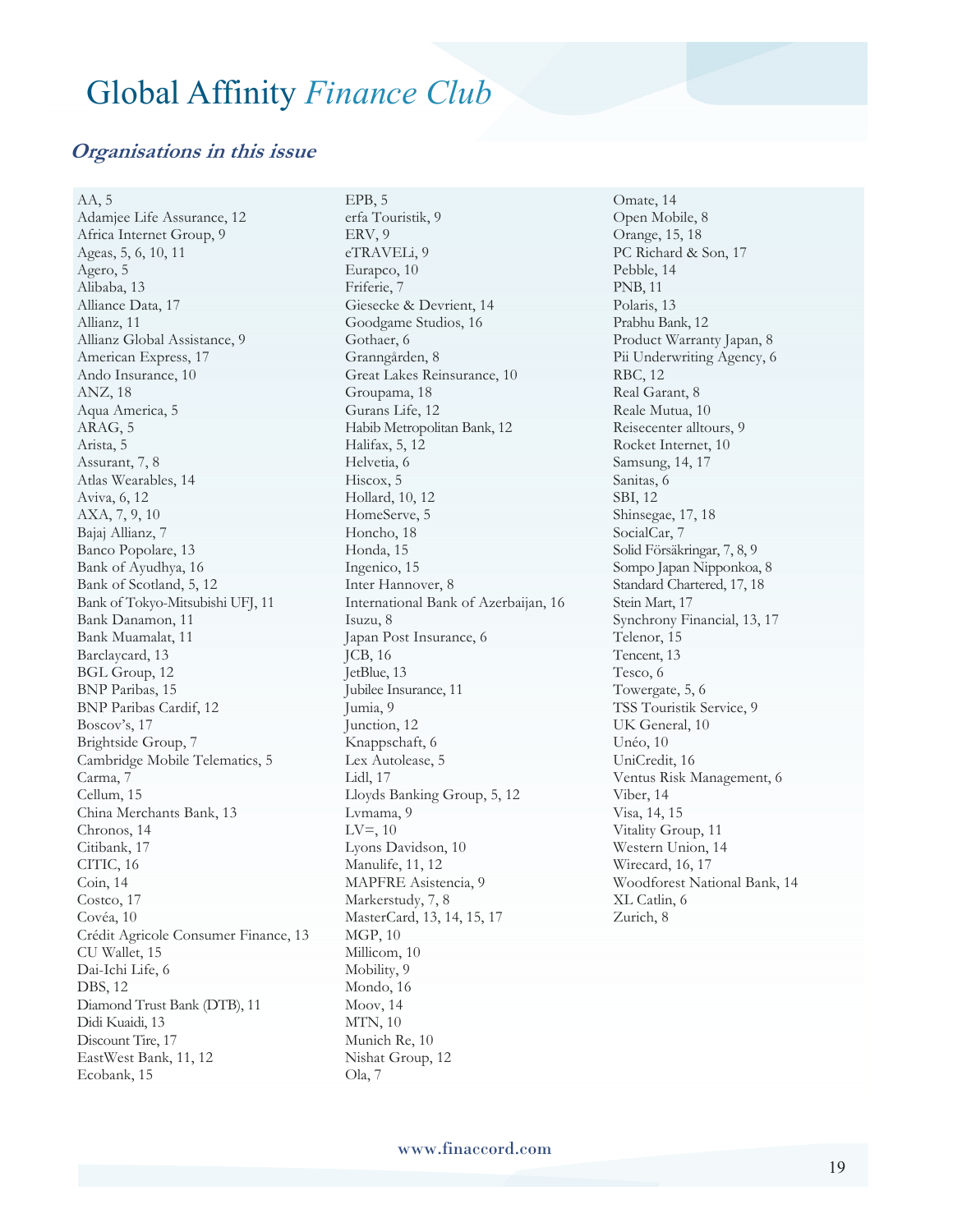

### Latest Reports

#### **Finaccord's latest published reports and data products include:**

- Consumer Automotive Financial Services in Poland GBP 795
- Consumer Automotive Financial Services in the UK GBP 795
- Creditor Insurance in Argentina GBP 595
- Creditor Insurance in Brazil GBP 595
- ∗ Creditor Insurance in Colombia GBP 595
- Creditor Insurance in Latin America GBP 1,995
- Creditor Insurance in Peru GBP 595
- Creditor Insurance in South Africa GBP 595
- Extended Warranties and Insurance for Mobile and Non-Mobile Consumer Products in Chile GBP 795
- Extended Warranties and Insurance for Mobile and Non-Mobile Consumer Products in China GBP 795
- ∗ Extended Warranties and Insurance for Mobile and Non-Mobile Consumer Products in India GBP 795
- ∗ Global Accident and Health Insurance: Size, Segmentation and Forecast for the Worldwide Market GBP 595 (full version)
- ∗ Global Retailers: Strategies of the World's Top 120 Retail Groups in Payments, Banking, Insurance and Assistance GBP 2,495
- International Health Insurance for Expatriates and Students: A Worldwide Review GBP 2,495
- Mobile Phone Insurance and Extended Warranties in the Americas GBP 1,495
- Professional Indemnity Insurance in Brazil GBP 995
- Professional Indemnity Insurance in Canada GBP 995
- ∗ Travel Insurance and Assistance in China GBP 795
- ∗ Travel Insurance and Assistance in the GCC Countries GBP 1,995
- ∗ UK Bicycle Insurance: Market Dynamics, Affinities and Partnerships GBP 595
- UK Business (Life) Protection Insurance: Market Dynamics, Affinities and Partnerships GBP 595
- UK Tax Investigation Insurance: Market Dynamics, Affinities and Partnerships GBP 595
- UK Wedding and Personal Event Insurance: Market Dynamics, Affinities and Partnerships GBP 595